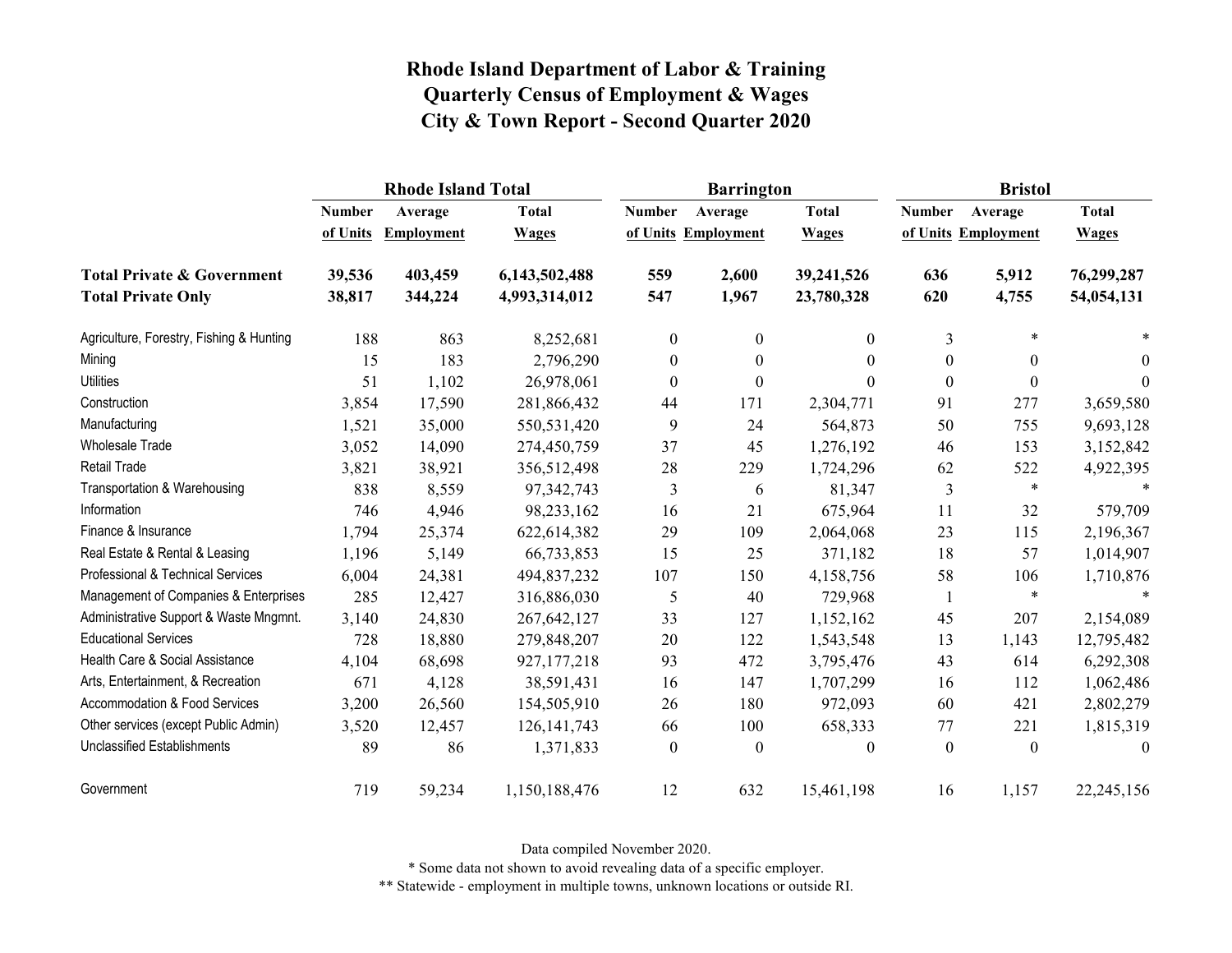|                                          |               | <b>Burrillville</b> |              |               | <b>Central Falls</b> |              | <b>Charlestown</b> |                     |              |
|------------------------------------------|---------------|---------------------|--------------|---------------|----------------------|--------------|--------------------|---------------------|--------------|
|                                          | <b>Number</b> | Average             | <b>Total</b> | <b>Number</b> | Average              | <b>Total</b> | <b>Number</b>      | Average             | <b>Total</b> |
|                                          |               | of Units Employment | <b>Wages</b> |               | of Units Employment  | <b>Wages</b> |                    | of Units Employment | <b>Wages</b> |
| <b>Total Private &amp; Government</b>    | 323           | 2,843               | 36,852,198   | 320           | 2,564                | 31,145,987   | 251                | 1,426               | 17,209,335   |
| <b>Total Private Only</b>                | 307           | 2,069               | 25, 212, 357 | 311           | 2,015                | 21,336,958   | 236                | 1,184               | 14, 138, 228 |
| Agriculture, Forestry, Fishing & Hunting | 3             | 8                   | 75,924       |               | $\ast$               | *            | 2                  | $\ast$              |              |
| Mining                                   | $\theta$      | $\theta$            | 0            | $\Omega$      | $\Omega$             | $\theta$     |                    | $\ast$              |              |
| <b>Utilities</b>                         | 2             | $\ast$              | $\star$      |               | 0                    |              | $\Omega$           | $\theta$            | $\theta$     |
| Construction                             | 69            | 205                 | 3,188,977    | 57            | 153                  | 1,590,503    | 49                 | 142                 | 2,052,980    |
| Manufacturing                            | 12            | 559                 | 7,897,896    | 24            | 455                  | 5,048,327    | 3                  | 234                 | 3,403,666    |
| <b>Wholesale Trade</b>                   | 21            | 60                  | 997,475      | 3             | 21                   | 371,565      | 12                 | $\ast$              | $\ast$       |
| <b>Retail Trade</b>                      | 20            | 132                 | 959,025      | 49            | 219                  | 1,801,283    | 21                 | 120                 | 936,231      |
| Transportation & Warehousing             | 5             | 14                  | 188,977      | 14            | 25                   | 174,174      | $\overline{2}$     | $\ast$              |              |
| Information                              | 5             | 22                  | 163,036      |               | $\ast$               | $\ast$       | 5                  | 26                  | 240,302      |
| Finance & Insurance                      | 6             | $\ast$              | $\ast$       | 6             | 23                   | 261,036      | 15                 | 90                  | 1,640,552    |
| Real Estate & Rental & Leasing           | 5             | $\ast$              | $\ast$       | 5             | 21                   | 168,915      | 9                  | 40                  | 461,019      |
| Professional & Technical Services        | 36            | 57                  | 1,034,978    | 9             | 18                   | 209,501      | 24                 | 44                  | 943,349      |
| Management of Companies & Enterprises    | $\theta$      | $\theta$            | 0            | $\Omega$      | $\theta$             | $\theta$     | $\theta$           | $\overline{0}$      | $\theta$     |
| Administrative Support & Waste Mngmnt.   | 24            | 148                 | 1,792,243    | 24            | 256                  | 3,862,086    | 20                 | 58                  | 608,943      |
| <b>Educational Services</b>              | 4             | $\ast$              | $\ast$       | 3             | 220                  | 2,719,725    | $\overline{4}$     | 3                   | 15,765       |
| Health Care & Social Assistance          | 28            | 492                 | 5,695,774    | 46            | 363                  | 3,586,545    | 22                 | 176                 | 1,759,974    |
| Arts, Entertainment, & Recreation        | 5             | 43                  | 214,216      | $\theta$      | $\theta$             | $\theta$     | 3                  | 32                  | 405,654      |
| <b>Accommodation &amp; Food Services</b> | 26            | 172                 | 843,236      | 35            | 145                  | 801,436      | 23                 | 145                 | 848,421      |
| Other services (except Public Admin)     | 36            | 83                  | 884,637      | 33            | 88                   | 701,009      | 21                 | 38                  | 311,924      |
| <b>Unclassified Establishments</b>       | $\theta$      | $\theta$            | 0            |               | $\star$              |              | $\theta$           | $\theta$            | $\theta$     |
| Government                               | 16            | 774                 | 11,639,841   | 9             | 549                  | 9,809,029    | 15                 | 241                 | 3,071,107    |

Data compiled November 2020.

\* Some data not shown to avoid revealing data of a specific employer.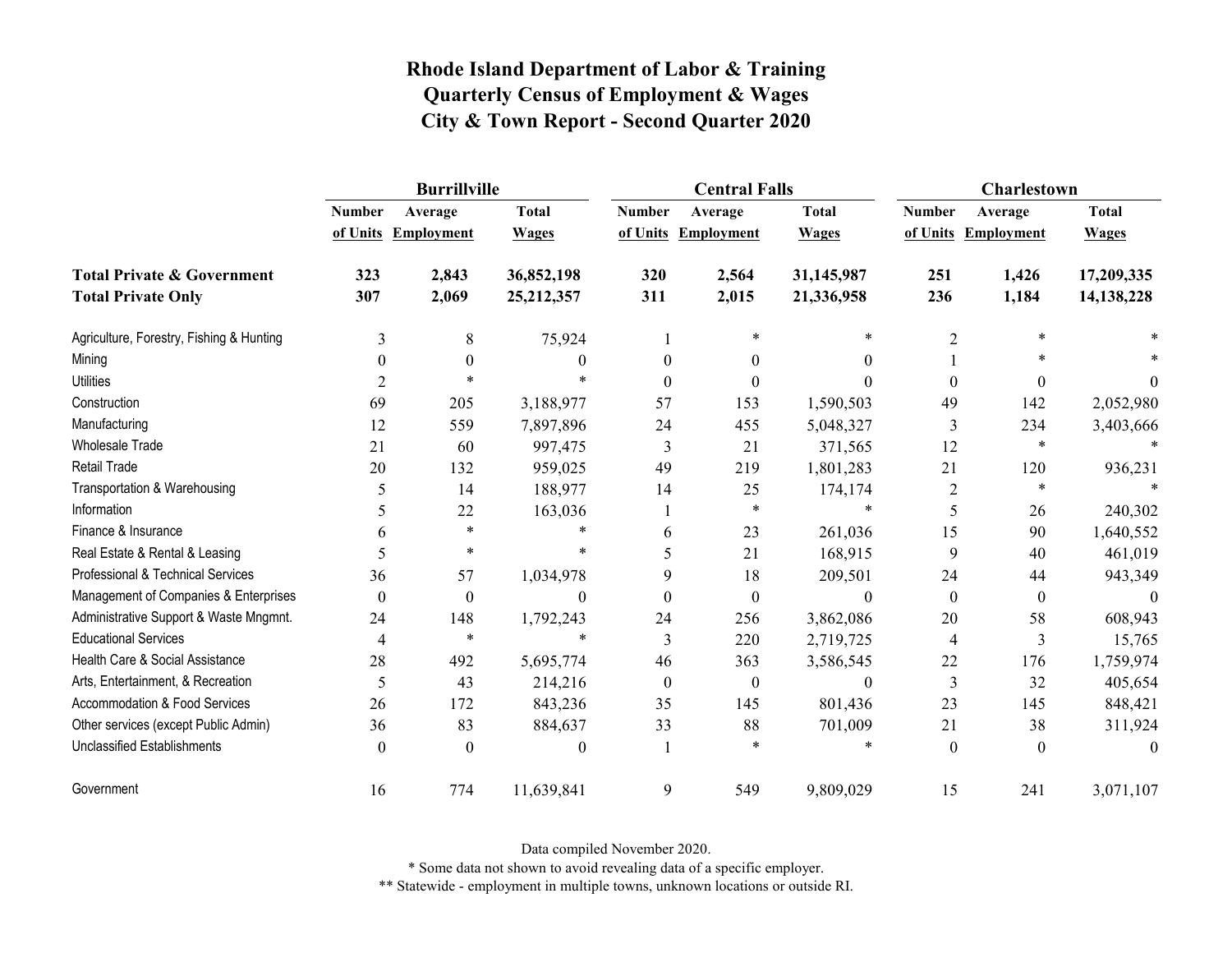|                                                                    | Coventry                  |                              |                              |                  | <b>Cranston</b>                |                              | Cumberland    |                                |                              |
|--------------------------------------------------------------------|---------------------------|------------------------------|------------------------------|------------------|--------------------------------|------------------------------|---------------|--------------------------------|------------------------------|
|                                                                    | <b>Number</b><br>of Units | Average<br><b>Employment</b> | <b>Total</b><br><b>Wages</b> | <b>Number</b>    | Average<br>of Units Employment | <b>Total</b><br><b>Wages</b> | <b>Number</b> | Average<br>of Units Employment | <b>Total</b><br><b>Wages</b> |
| <b>Total Private &amp; Government</b><br><b>Total Private Only</b> | 741<br>725                | 6,653<br>5,544               | 81,489,409<br>64,846,802     | 2,668<br>2,631   | 28,886<br>22,670               | 395,166,541<br>264, 264, 708 | 941<br>928    | 10,316<br>9,231                | 158,597,160<br>137,319,851   |
|                                                                    |                           |                              |                              |                  |                                |                              |               |                                |                              |
| Agriculture, Forestry, Fishing & Hunting                           | 3                         | 9                            | 40,673                       | 14               | $\ast$                         | $\ast$                       |               | $\ast$                         |                              |
| Mining                                                             | $\theta$                  | $\theta$                     | $\theta$                     | $\overline{c}$   | $\ast$                         | $\ast$                       |               | $\ast$                         |                              |
| <b>Utilities</b>                                                   |                           | $\ast$                       |                              | $\boldsymbol{0}$ | $\theta$                       | $\Omega$                     | 2             | $\ast$                         |                              |
| Construction                                                       | 129                       | 443                          | 5,323,045                    | 244              | 984                            | 15,637,484                   | 123           | 682                            | 11,386,850                   |
| Manufacturing                                                      | 35                        | 440                          | 11,335,371                   | 138              | 3,014                          | 42,104,420                   | 33            | 1,377                          | 18,310,219                   |
| <b>Wholesale Trade</b>                                             | 34                        | 296                          | 7,283,451                    | 162              | 1,195                          | 20,545,071                   | 62            | 632                            | 11,368,309                   |
| Retail Trade                                                       | 94                        | 1,652                        | 13,453,054                   | 304              | 4,002                          | 35,696,339                   | 84            | 815                            | 7,600,306                    |
| Transportation & Warehousing                                       | 11                        | 20                           | 172,960                      | 74               | 699                            | 7,114,627                    | 23            | 486                            | 4,877,518                    |
| Information                                                        | 5                         | 11                           | 156,597                      | 35               | 278                            | 4,857,065                    | 13            | 71                             | 1,260,091                    |
| Finance & Insurance                                                | 28                        | 105                          | 1,390,301                    | 145              | 651                            | 13,060,400                   | 38            | 122                            | 1,999,408                    |
| Real Estate & Rental & Leasing                                     | 16                        | 28                           | 214,487                      | 92               | 346                            | 5,107,086                    | 33            | 105                            | 1,474,114                    |
| Professional & Technical Services                                  | 64                        | 261                          | 4,515,626                    | 320              | 2,014                          | 34,551,433                   | 146           | 315                            | 6,428,485                    |
| Management of Companies & Enterprises                              | 5                         | $\ast$                       | $\ast$                       | 12               | 193                            | 4,235,585                    | 13            | 1,375                          | 35,496,132                   |
| Administrative Support & Waste Mngmnt.                             | 64                        | 445                          | 4,298,122                    | 209              | 2,532                          | 23,531,818                   | 64            | 1,109                          | 14,545,365                   |
| <b>Educational Services</b>                                        | 10                        | 60                           | 350,767                      | 37               | 204                            | 1,224,313                    | 23            | 263                            | 3,686,293                    |
| Health Care & Social Assistance                                    | 90                        | 1,051                        | 11,250,949                   | 346              | 3,318                          | 34,453,503                   | 100           | 589                            | 6,322,703                    |
| Arts, Entertainment, & Recreation                                  | 5                         | $\ast$                       | $\ast$                       | 38               | 171                            | 1,264,050                    | 12            | 31                             | 195,405                      |
| <b>Accommodation &amp; Food Services</b>                           | 54                        | 466                          | 2,529,196                    | 213              | 1,991                          | 9,951,430                    | 65            | 584                            | 3,122,344                    |
| Other services (except Public Admin)                               | 77                        | 184                          | 1,439,550                    | 246              | 985                            | 9,915,620                    | 92            | 443                            | 4,666,741                    |
| <b>Unclassified Establishments</b>                                 | $\theta$                  | $\theta$                     | $\theta$                     | $\mathbf{0}$     | $\theta$                       | $\theta$                     | $\theta$      | $\theta$                       | $\theta$                     |
| Government                                                         | 16                        | 1,108                        | 16,642,607                   | 37               | 6,215                          | 130,901,833                  | 13            | 1,085                          | 21,277,309                   |

Data compiled November 2020.

\* Some data not shown to avoid revealing data of a specific employer.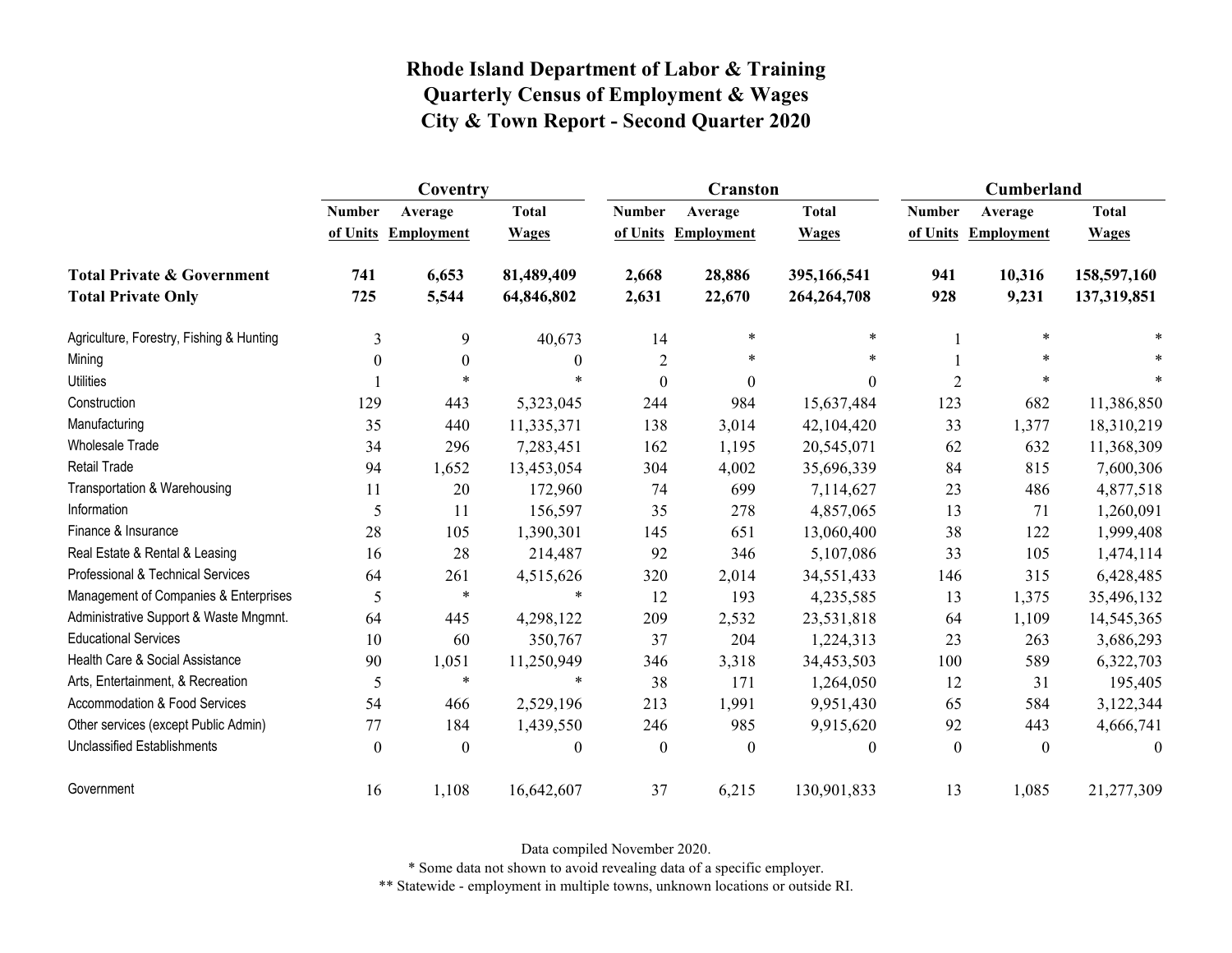|                                          | <b>East Greenwich</b> |                   |              |                  | <b>East Providence</b> |              | <b>Exeter</b> |                     |              |
|------------------------------------------|-----------------------|-------------------|--------------|------------------|------------------------|--------------|---------------|---------------------|--------------|
|                                          | <b>Number</b>         | Average           | <b>Total</b> | <b>Number</b>    | Average                | <b>Total</b> | <b>Number</b> | Average             | <b>Total</b> |
|                                          | of Units              | <b>Employment</b> | <b>Wages</b> | of Units         | <b>Employment</b>      | <b>Wages</b> |               | of Units Employment | <b>Wages</b> |
| <b>Total Private &amp; Government</b>    | 860                   | 6,195             | 84,856,468   | 1,513            | 18,440                 | 246,692,252  | 200           | 1,359               | 17, 154, 286 |
| <b>Total Private Only</b>                | 846                   | 5,581             | 75,030,574   | 1,497            | 17,061                 | 224,397,683  | 195           | 1,256               | 16,046,382   |
| Agriculture, Forestry, Fishing & Hunting | 3                     | 13                | 128,140      | $\boldsymbol{0}$ | $\theta$               | $\theta$     | 7             | 34                  | 242,617      |
| Mining                                   | $\theta$              | $\boldsymbol{0}$  | $\Omega$     | $\boldsymbol{0}$ | $\theta$               | $\Omega$     | $\theta$      | $\overline{0}$      | $\Omega$     |
| <b>Utilities</b>                         |                       | $\ast$            | ÷            | $\theta$         | $\theta$               |              | $\theta$      | $\mathbf{0}$        | $\Omega$     |
| Construction                             | 45                    | 165               | 2,422,952    | 187              | 730                    | 12,031,595   | 42            | 98                  | 1,136,124    |
| Manufacturing                            | 24                    | 257               | 4,101,299    | 78               | 1,990                  | 26,875,086   | 9             | 41                  | 677,288      |
| Wholesale Trade                          | 56                    | 169               | 4,414,553    | 92               | 669                    | 10,420,704   | 14            | 41                  | 543,034      |
| <b>Retail Trade</b>                      | 62                    | 665               | 6,597,233    | 124              | 1,453                  | 13,981,024   | 13            | 77                  | 773,388      |
| Transportation & Warehousing             | 7                     | 23                | 320,243      | 33               | 98                     | 1,482,752    | 5             | 24                  | 236,483      |
| Information                              | 15                    | 62                | 2,054,721    | 17               | 320                    | 5,313,527    | 3             | 7                   | 64,849       |
| Finance & Insurance                      | 56                    | 237               | 4,856,451    | 99               | 3,351                  | 55,322,207   | 5             | *                   |              |
| Real Estate & Rental & Leasing           | 29                    | 46                | 468,256      | 46               | 211                    | 2,464,324    | 8             | 9                   | 227,668      |
| Professional & Technical Services        | 167                   | 650               | 13,529,233   | 209              | 1,084                  | 20,002,955   | 21            | 418                 | 7,314,065    |
| Management of Companies & Enterprises    | 7                     | 304               | 6,519,402    | 11               | 69                     | 1,395,893    | 1             | $\ast$              | $\ast$       |
| Administrative Support & Waste Mngmnt.   | 52                    | 276               | 3,314,995    | 118              | 1,019                  | 9,779,517    | 21            | 145                 | 1,929,973    |
| <b>Educational Services</b>              | 17                    | 452               | 5,999,409    | 23               | 353                    | 4,484,832    | 1             | $\ast$              |              |
| Health Care & Social Assistance          | 138                   | 1,256             | 14,202,998   | 173              | 3,893                  | 48,159,726   | 12            | 182                 | 1,727,343    |
| Arts, Entertainment, & Recreation        | 12                    | $\ast$            | $\ast$       | 33               | 266                    | 2,380,621    | 6             | 31                  | 278,808      |
| <b>Accommodation &amp; Food Services</b> | 76                    | 767               | 4,282,777    | 119              | 1,140                  | 5,977,314    | 16            | 97                  | 522,870      |
| Other services (except Public Admin)     | 78                    | 192               | 1,430,495    | 135              | 416                    | 4,325,606    | 11            | 32                  | 273,677      |
| <b>Unclassified Establishments</b>       |                       | $\ast$            | $\ast$       | $\theta$         | $\theta$               | $\theta$     | $\theta$      | $\theta$            | $\theta$     |
| Government                               | 14                    | 614               | 9,825,894    | 16               | 1,379                  | 22,294,569   | 5             | 103                 | 1,107,904    |

Data compiled November 2020.

\* Some data not shown to avoid revealing data of a specific employer.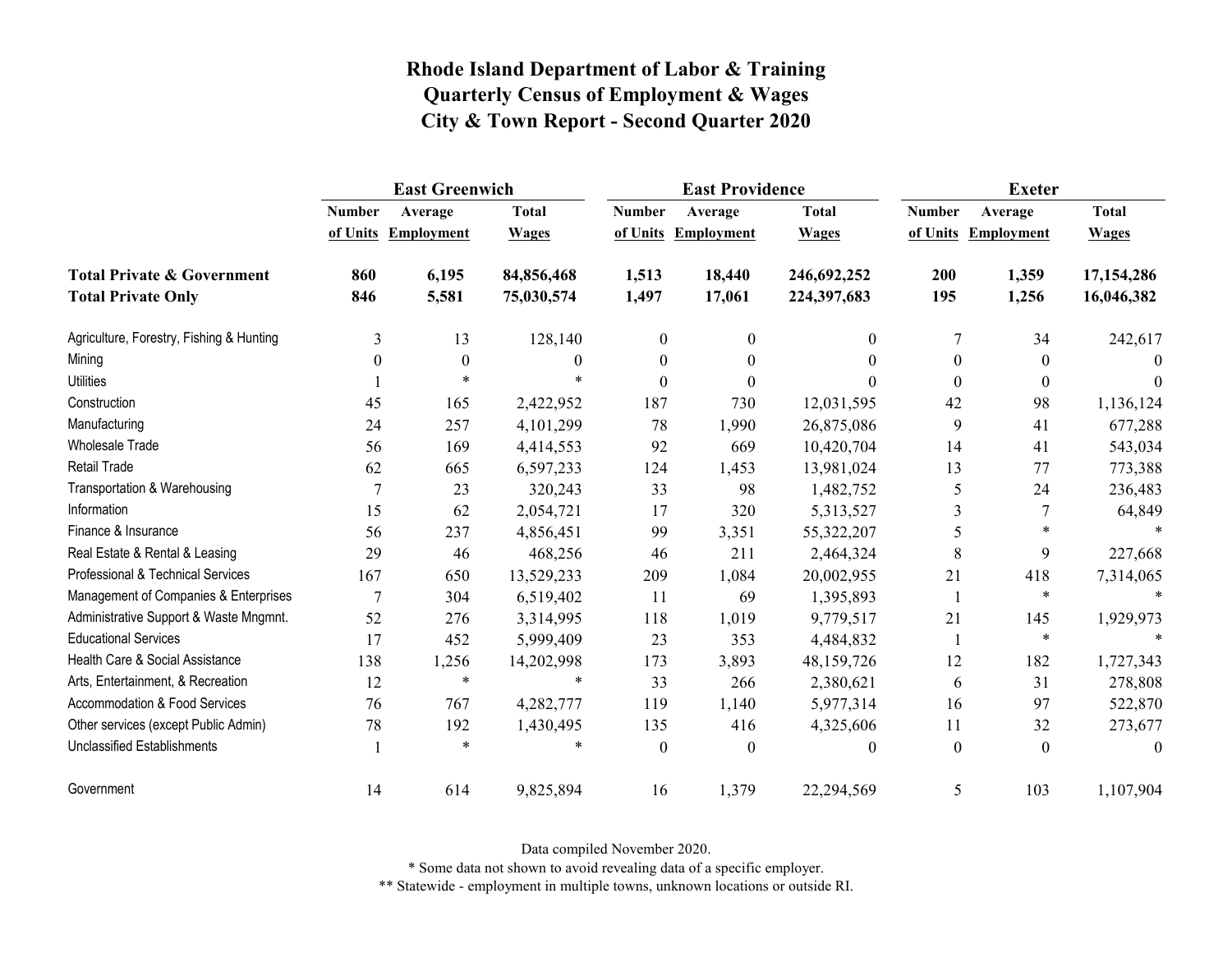|                                          | <b>Foster</b>  |                     |              |                | Glocester           |              | Hopkinton     |                     |              |
|------------------------------------------|----------------|---------------------|--------------|----------------|---------------------|--------------|---------------|---------------------|--------------|
|                                          | <b>Number</b>  | Average             | <b>Total</b> | <b>Number</b>  | Average             | <b>Total</b> | <b>Number</b> | Average             | <b>Total</b> |
|                                          |                | of Units Employment | <b>Wages</b> |                | of Units Employment | <b>Wages</b> |               | of Units Employment | <b>Wages</b> |
| <b>Total Private &amp; Government</b>    | 110            | 364                 | 4,110,802    | 219            | 1,386               | 17,191,886   | 205           | 1,156               | 15,354,542   |
| <b>Total Private Only</b>                | 104            | 272                 | 2,647,004    | 202            | 903                 | 9,060,510    | 193           | 1,033               | 13,839,778   |
| Agriculture, Forestry, Fishing & Hunting | 2              | *                   | $\ast$       | 3              | 8                   | 36,192       | 5             | 13                  | 124,690      |
| Mining                                   | $\Omega$       | $\theta$            | $\theta$     | $\theta$       | $\theta$            | 0            |               | $\ast$              |              |
| <b>Utilities</b>                         | $\Omega$       | $\theta$            | 0            | $\Omega$       | $\Omega$            | $\Omega$     | $\theta$      | $\theta$            | $\Omega$     |
| Construction                             | 22             | 45                  | 586,548      | 59             | 133                 | 1,502,392    | 49            | 180                 | 2,375,706    |
| Manufacturing                            | $\overline{c}$ | $\ast$              | $\ast$       |                | $\ast$              | $\ast$       | 15            | 355                 | 6,303,854    |
| Wholesale Trade                          | 6              | 17                  | 297,846      | 4              | $\ast$              | $\ast$       | 10            | 12                  | 247,937      |
| <b>Retail Trade</b>                      | 9              | 28                  | 167,059      | 21             | 181                 | 1,197,887    | 18            | 106                 | 867,874      |
| Transportation & Warehousing             |                | $\overline{2}$      | 19,203       | 6              | 29                  | 452,922      |               | $\ast$              |              |
| Information                              | 2              | $\star$             | $\ast$       | 4              | 21                  | 102,124      | 3             | 10                  | 32,681       |
| Finance & Insurance                      |                | *                   | *            | 8              | 20                  | 280,755      |               | 5                   | 105,912      |
| Real Estate & Rental & Leasing           |                | $\ast$              | $\ast$       | 6              | $\star$             | $\ast$       |               | $\ast$              |              |
| Professional & Technical Services        | 15             | 27                  | 337,140      | 12             | 77                  | 1,578,873    | 11            | 34                  | 530,669      |
| Management of Companies & Enterprises    |                | $\ast$              | $\ast$       | $\theta$       | $\theta$            | $\theta$     |               | $\ast$              | $\star$      |
| Administrative Support & Waste Mngmnt.   | 9              | 15                  | 152,253      | 14             | 47                  | 401,306      | 18            | 43                  | 668,631      |
| <b>Educational Services</b>              | 2              | $\ast$              | $\ast$       | $\overline{2}$ | $\ast$              | $\ast$       |               | $\ast$              |              |
| Health Care & Social Assistance          | 10             | 42                  | 403,524      | 20             | 187                 | 1,931,732    | 24            | 161                 | 1,753,160    |
| Arts, Entertainment, & Recreation        | 4              | 27                  | 153,600      | 3              | 15                  | 115,203      | 5             | 37                  | 154,829      |
| <b>Accommodation &amp; Food Services</b> | 6              | 14                  | 71,240       | 19             | 109                 | 541,362      | 9             | 29                  | 166,818      |
| Other services (except Public Admin)     | 8              | 15                  | 110,993      | 17             | 37                  | 412,111      | 16            | 28                  | 218,777      |
| <b>Unclassified Establishments</b>       | $\Omega$       | $\theta$            | $\theta$     | $\theta$       | $\Omega$            | $\theta$     | $\theta$      | $\theta$            | $\theta$     |
| Government                               | 6              | 91                  | 1,463,798    | 17             | 483                 | 8,131,376    | 12            | 123                 | 1,514,764    |

Data compiled November 2020.

\* Some data not shown to avoid revealing data of a specific employer.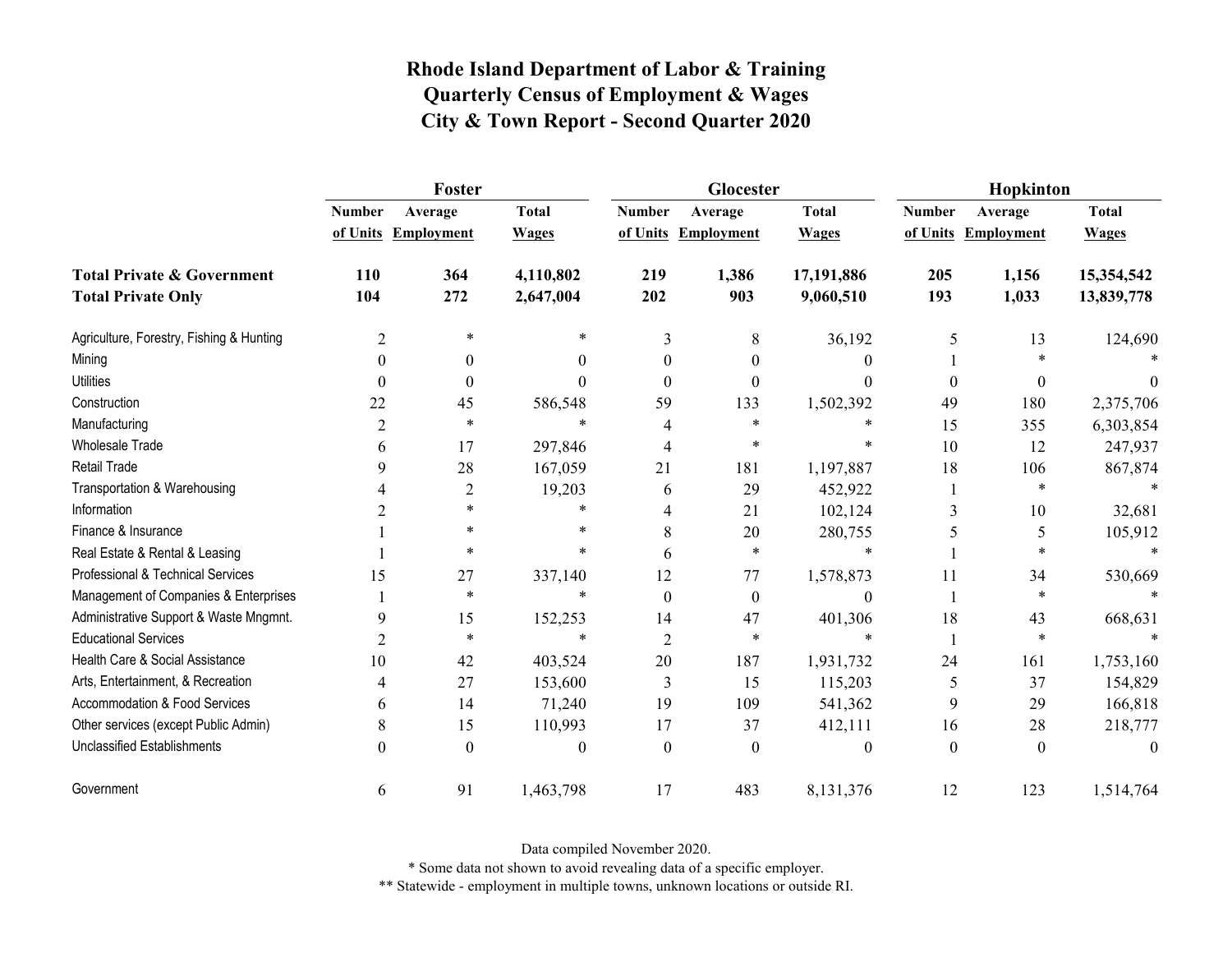|                                                                    | <b>Jamestown</b> |                                |                              |                | <b>Johnston</b>                |                              | Lincoln            |                                |                              |  |
|--------------------------------------------------------------------|------------------|--------------------------------|------------------------------|----------------|--------------------------------|------------------------------|--------------------|--------------------------------|------------------------------|--|
|                                                                    | <b>Number</b>    | Average<br>of Units Employment | <b>Total</b><br><b>Wages</b> | <b>Number</b>  | Average<br>of Units Employment | <b>Total</b><br><b>Wages</b> | <b>Number</b>      | Average<br>of Units Employment | <b>Total</b><br><b>Wages</b> |  |
| <b>Total Private &amp; Government</b><br><b>Total Private Only</b> | 224<br>209       | 1,048<br>737                   | 13,336,777<br>8,993,706      | 1,137<br>1,123 | 14,599<br>13,311               | 234,517,639<br>211,857,263   | $\mathbf c$<br>806 | 12,143<br>11,023               | 177,762,684<br>158,688,853   |  |
| Agriculture, Forestry, Fishing & Hunting                           | 4                | 20                             | 107,849                      | 7              | 49                             | 300,907                      | $\overline{2}$     | $\ast$                         |                              |  |
| Mining                                                             | $\Omega$         | $\boldsymbol{0}$               | $\boldsymbol{0}$             |                | $\star$                        | $\ast$                       | $\boldsymbol{0}$   | $\theta$                       | 0                            |  |
| <b>Utilities</b>                                                   | $\Omega$         | $\theta$                       | $\theta$                     | $\overline{2}$ | $\star$                        | $\ast$                       | 3                  | $\ast$                         |                              |  |
| Construction                                                       | 22               | 65                             | 891,799                      | 174            | 835                            | 13,200,889                   | 100                | 777                            | 11,893,458                   |  |
| Manufacturing                                                      | 6                | 13                             | 213,435                      | 66             | 584                            | 5,931,339                    | 50                 | 1,785                          | 26,212,046                   |  |
| Wholesale Trade                                                    | 18               | 43                             | 1,403,586                    | 42             | 205                            | 3,964,611                    | 59                 | 451                            | 7,549,942                    |  |
| <b>Retail Trade</b>                                                | 11               | 62                             | 436,605                      | 134            | 1,340                          | 12,303,693                   | 57                 | 745                            | 8,055,414                    |  |
| Transportation & Warehousing                                       | 4                | $\ast$                         | $\ast$                       | 36             | 405                            | 4,144,944                    | 16                 | 212                            | 2,978,781                    |  |
| Information                                                        | 4                | $\ast$                         | *                            | 7              | 309                            | 9,871,265                    | 12                 | 163                            | 2,856,110                    |  |
| Finance & Insurance                                                | 5                | $\ast$                         | $\ast$                       | 29             | 4,300                          | 107,340,874                  | 33                 | 2,511                          | 44,322,862                   |  |
| Real Estate & Rental & Leasing                                     | 8                | 17                             | 192,924                      | 42             | 322                            | 4,283,547                    | 28                 | 70                             | 954,389                      |  |
| Professional & Technical Services                                  | 51               | 128                            | 2,309,320                    | 97             | 269                            | 4,486,155                    | 131                | 593                            | 11,952,809                   |  |
| Management of Companies & Enterprises                              | $\theta$         | $\theta$                       | $\theta$                     | 6              | 24                             | 471,675                      | 9                  | 613                            | 11,571,641                   |  |
| Administrative Support & Waste Mngmnt.                             | 21               | 68                             | 734,550                      | 126            | 1,790                          | 18,078,827                   | 63                 | 754                            | 6,641,240                    |  |
| <b>Educational Services</b>                                        | $\mathbf{0}$     | $\boldsymbol{0}$               | $\boldsymbol{0}$             | 10             | 23                             | 175,911                      | 10                 | 194                            | 3,134,171                    |  |
| Health Care & Social Assistance                                    | 10               | 42                             | 287,469                      | 137            | 1,666                          | 18,868,198                   | 89                 | 988                            | 10,972,207                   |  |
| Arts, Entertainment, & Recreation                                  | 10               | 153                            | 1,095,212                    | 11             | 23                             | 112,778                      | 16                 | 158                            | 1,280,756                    |  |
| <b>Accommodation &amp; Food Services</b>                           | 15               | 60                             | 300,788                      | 95             | 729                            | 3,713,389                    | 55                 | 711                            | 4,873,648                    |  |
| Other services (except Public Admin)                               | 20               | 39                             | 441,907                      | 101            | 384                            | 3,239,947                    | 73                 | 244                            | 1,841,164                    |  |
| Unclassified Establishments                                        | $\theta$         | $\theta$                       | $\mathbf{0}$                 | $\mathbf{0}$   | $\boldsymbol{0}$               | $\boldsymbol{0}$             | $\theta$           | $\theta$                       | $\theta$                     |  |
| Government                                                         | 15               | 312                            | 4,343,071                    | 14             | 1,289                          | 22,660,376                   | 21                 | 1,120                          | 19,073,831                   |  |

Data compiled November 2020.

\* Some data not shown to avoid revealing data of a specific employer.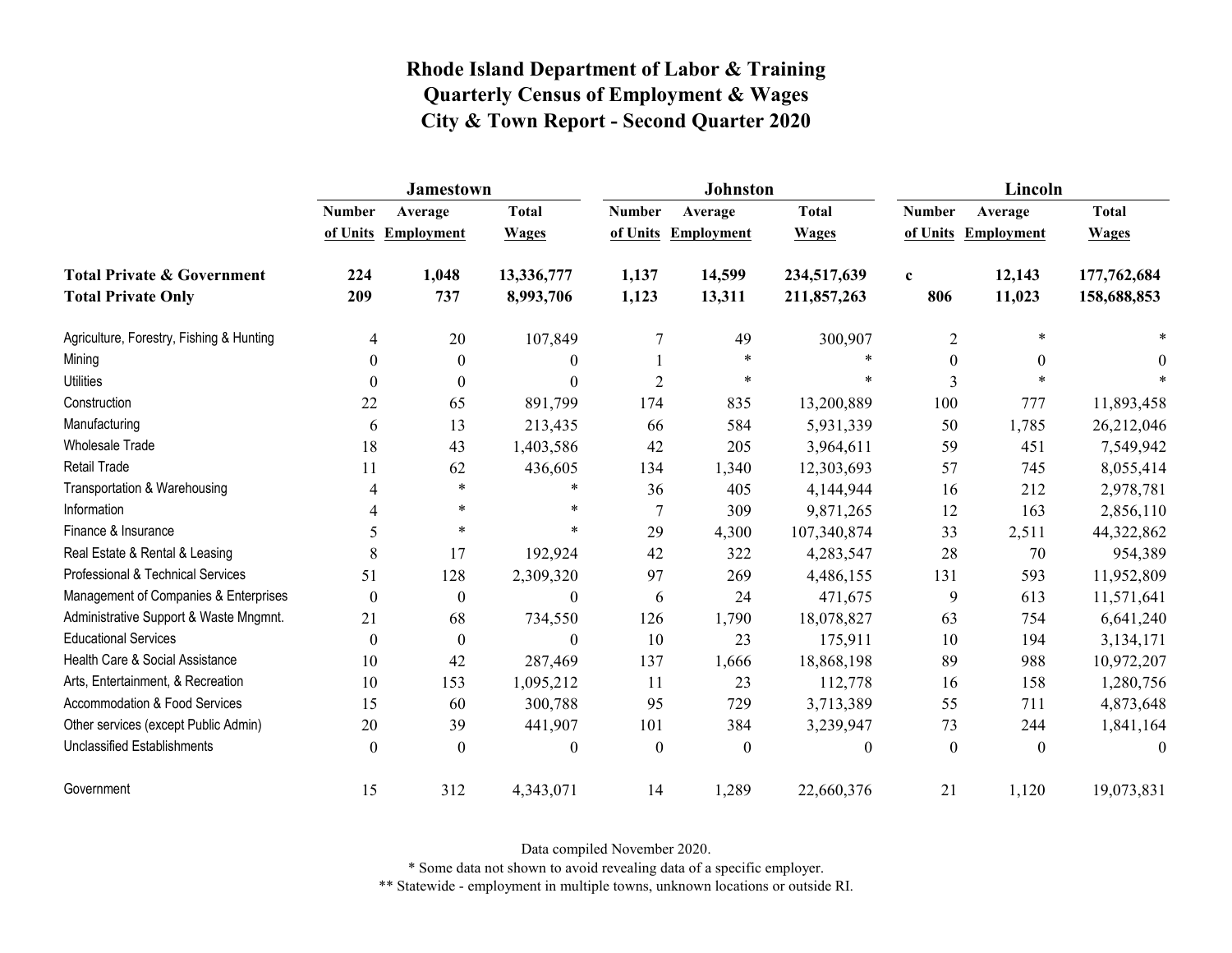|                                          | <b>Little Compton</b>     |                   |              | <b>Middletown</b> |                                | Narragansett |                           |                              |                              |
|------------------------------------------|---------------------------|-------------------|--------------|-------------------|--------------------------------|--------------|---------------------------|------------------------------|------------------------------|
|                                          | <b>Number</b><br>of Units | Average           | <b>Total</b> | <b>Number</b>     | Average<br>of Units Employment | <b>Total</b> | <b>Number</b><br>of Units | Average<br><b>Employment</b> | <b>Total</b><br><b>Wages</b> |
|                                          |                           | <b>Employment</b> | <b>Wages</b> |                   |                                | <b>Wages</b> |                           |                              |                              |
| <b>Total Private &amp; Government</b>    | 153                       | 653               | 7,144,167    | 734               | 9,419                          | 136,555,020  | 469                       | 3,762                        | 45,852,870                   |
| <b>Total Private Only</b>                | 147                       | 524               | 5,203,998    | 722               | 8,828                          | 125,351,546  | 450                       | 2,904                        | 27,868,692                   |
| Agriculture, Forestry, Fishing & Hunting | 10                        | 53                | 408,780      | 5                 | 69                             | 633,402      | 7                         | 26                           | 264,396                      |
| Mining                                   | $\theta$                  | $\boldsymbol{0}$  | $\theta$     | $\overline{2}$    | $\star$                        |              | $\mathbf{0}$              | $\boldsymbol{0}$             | $\theta$                     |
| <b>Utilities</b>                         | $\theta$                  | $\boldsymbol{0}$  | $\Omega$     |                   | $\ast$                         | $\star$      | $\mathbf{0}$              | $\theta$                     | $\theta$                     |
| Construction                             | 27                        | 130               | 1,576,782    | 74                | 475                            | 7,023,388    | 41                        | 132                          | 1,838,217                    |
| Manufacturing                            | 4                         | 11                | 158,458      | 12                | 411                            | 8,908,102    | 14                        | 270                          | 3,550,879                    |
| <b>Wholesale Trade</b>                   | 8                         | 15                | 279,366      | 23                | 89                             | 1,274,042    | 20                        | 74                           | 1,030,207                    |
| Retail Trade                             |                           | 29                | 194,419      | 86                | 1,237                          | 11,437,107   | 56                        | 613                          | 4,734,222                    |
| Transportation & Warehousing             | 2                         | $\ast$            | $*$          | 12                | 44                             | 1,180,293    | 9                         | 73                           | 721,088                      |
| Information                              | $\theta$                  | $\boldsymbol{0}$  | $\theta$     | 13                | 101                            | 2,349,497    | $\overline{7}$            | $\ast$                       |                              |
| Finance & Insurance                      |                           | $\ast$            | $\ast$       | 38                | 550                            | 13,068,985   | 21                        | 59                           | 985,933                      |
| Real Estate & Rental & Leasing           | 3                         |                   | 17,050       | 27                | 98                             | 1,314,059    | 20                        | 120                          | 1,309,655                    |
| Professional & Technical Services        | 19                        | 29                | 562,862      | 107               | 2,466                          | 46,996,440   | 59                        | 103                          | 2,175,053                    |
| Management of Companies & Enterprises    | $\boldsymbol{0}$          | $\boldsymbol{0}$  | $\Omega$     | 9                 | 499                            | 7,427,811    | $\overline{2}$            | $\ast$                       | $\ast$                       |
| Administrative Support & Waste Mngmnt.   | 22                        | 64                | 631,709      | 56                | 251                            | 2,316,871    | 24                        | 110                          | 1,049,201                    |
| <b>Educational Services</b>              | $\overline{2}$            | 3                 | 43,360       | 15                | 213                            | 2,437,264    | 9                         | 10                           | 72,102                       |
| Health Care & Social Assistance          | 5                         | 36                | 248,518      | 77                | 980                            | 9,932,360    | 36                        | 328                          | 3,457,289                    |
| Arts, Entertainment, & Recreation        | 8                         | 46                | 415,633      | 17                | 84                             | 763,860      | 9                         | 125                          | 991,838                      |
| <b>Accommodation &amp; Food Services</b> | 9                         | 41                | 134,080      | 86                | 990                            | 5,672,216    | 71                        | 728                          | 4,117,803                    |
| Other services (except Public Admin)     | 20                        | 65                | 505,089      | 62                | 254                            | 2,073,919    | 45                        | 124                          | 930,188                      |
| <b>Unclassified Establishments</b>       | $\theta$                  | $\theta$          | $\theta$     | $\theta$          | $\theta$                       | $\theta$     | $\theta$                  | $\theta$                     | $\theta$                     |
| Government                               | 6                         | 129               | 1,940,169    | 12                | 591                            | 11,203,474   | 19                        | 858                          | 17,984,178                   |

Data compiled November 2020.

\* Some data not shown to avoid revealing data of a specific employer.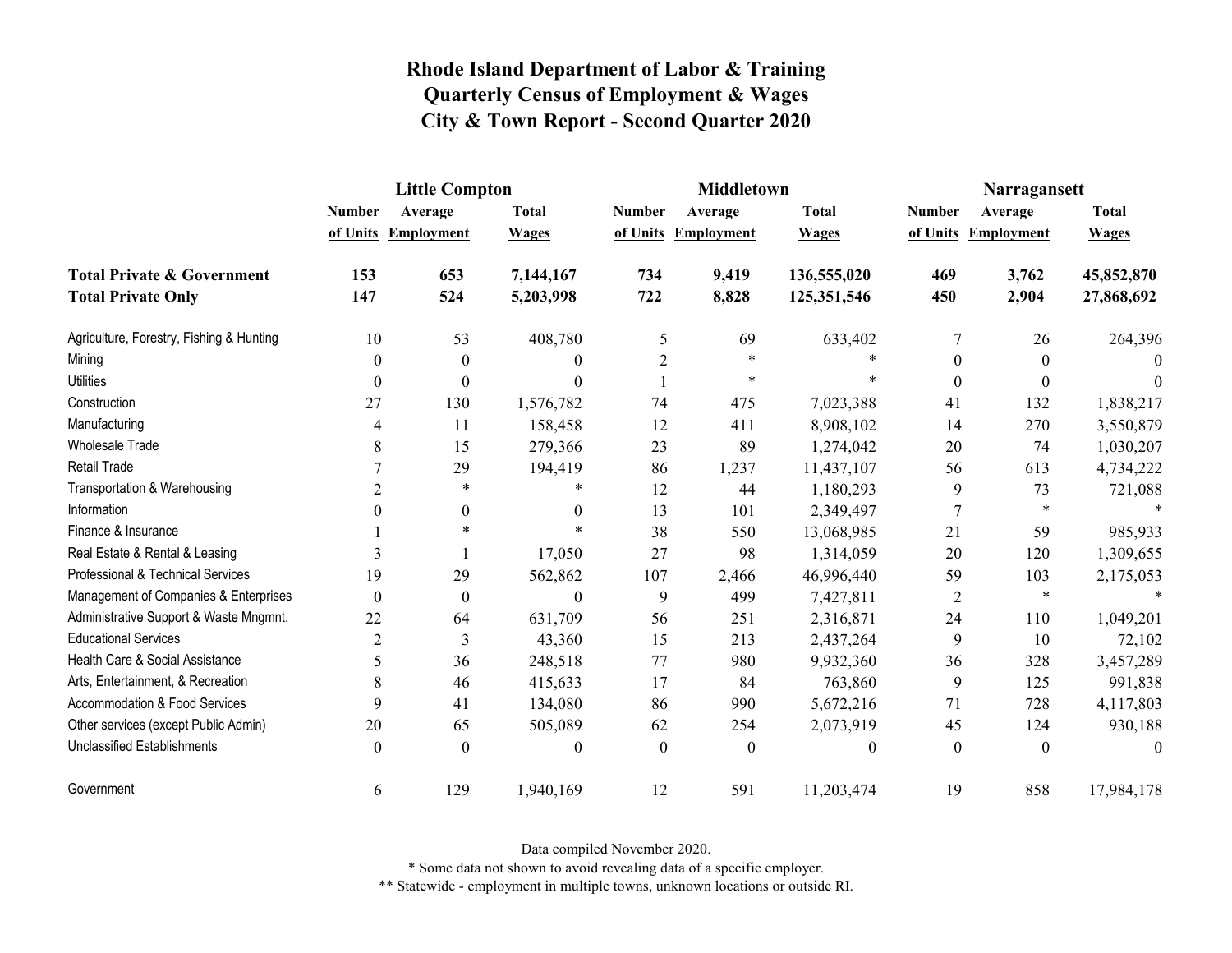|                                                                    | <b>Newport</b> |                                |                              |                | <b>New Shoreham</b>            |                              | <b>North Kingstown</b> |                                |                              |  |
|--------------------------------------------------------------------|----------------|--------------------------------|------------------------------|----------------|--------------------------------|------------------------------|------------------------|--------------------------------|------------------------------|--|
|                                                                    | <b>Number</b>  | Average<br>of Units Employment | <b>Total</b><br><b>Wages</b> | <b>Number</b>  | Average<br>of Units Employment | <b>Total</b><br><b>Wages</b> | <b>Number</b>          | Average<br>of Units Employment | <b>Total</b><br><b>Wages</b> |  |
| <b>Total Private &amp; Government</b><br><b>Total Private Only</b> | 1,355<br>1,318 | 14,331<br>8,397                | 247, 487, 355<br>102,587,516 | 207<br>195     | 648<br>520                     | 6,646,554<br>5,231,509       | 1,086<br>1,065         | 15,326<br>14,021               | 223,732,491<br>195,792,952   |  |
| Agriculture, Forestry, Fishing & Hunting                           | 4              | 17                             | 223,495                      | 3              | 3                              | 10,910                       | 12                     | 74                             | 1,590,290                    |  |
| Mining                                                             | 0              | $\mathbf{0}$                   | 0                            | $\theta$       | $\boldsymbol{0}$               | $\mathbf{0}$                 | $\boldsymbol{0}$       | $\mathbf{0}$                   | $\theta$                     |  |
| <b>Utilities</b>                                                   |                | $\ast$                         | $\ast$                       |                | $\ast$                         |                              |                        | $*$                            |                              |  |
| Construction                                                       | 78             | 282                            | 4,378,774                    | 29             | 41                             | 505,704                      | 100                    | 524                            | 8,725,036                    |  |
| Manufacturing                                                      | 32             | 135                            | 2,474,438                    | 8              | 6                              | 42,954                       | 63                     | 6,076                          | 99,069,557                   |  |
| Wholesale Trade                                                    | 54             | 142                            | 2,678,904                    |                | $\ast$                         | $\ast$                       | 88                     | 387                            | 7,558,795                    |  |
| Retail Trade                                                       | 185            | 971                            | 7,947,084                    | 32             | 66                             | 758,144                      | 115                    | 1,849                          | 16,310,182                   |  |
| Transportation & Warehousing                                       | 35             | 112                            | 1,318,405                    | 4              | 12                             | 64,397                       | 31                     | 815                            | 10,148,418                   |  |
| Information                                                        | 22             | 113                            | 2,319,881                    | $\overline{2}$ | $\star$                        | $\ast$                       | 18                     | 73                             | 2,407,417                    |  |
| Finance & Insurance                                                | 57             | 205                            | 4,841,392                    |                | $\ast$                         | $\ast$                       | 45                     | 340                            | 6,562,342                    |  |
| Real Estate & Rental & Leasing                                     | 53             | 283                            | 3,606,602                    | 13             | 37                             | 318,557                      | 25                     | 82                             | 995,876                      |  |
| Professional & Technical Services                                  | 203            | 641                            | 11,552,957                   | 5              | $\overline{2}$                 | 21,845                       | 159                    | 382                            | 8,529,722                    |  |
| Management of Companies & Enterprises                              | 8              | $\ast$                         | $\ast$                       |                | $\star$                        | $\ast$                       | 14                     | 361                            | 6,123,808                    |  |
| Administrative Support & Waste Mngmnt.                             | 99             | 347                            | 4,156,233                    | 12             | 35                             | 307,217                      | 84                     | 766                            | 6,983,105                    |  |
| <b>Educational Services</b>                                        | 18             | 635                            | 9,556,462                    |                | $\star$                        | $\ast$                       | 25                     | 112                            | 1,063,450                    |  |
| Health Care & Social Assistance                                    | 81             | 1,443                          | 18,496,784                   | 3              | 15                             | 221,207                      | 103                    | 1,201                          | 11,898,791                   |  |
| Arts, Entertainment, & Recreation                                  | 49             | 508                            | 5,699,466                    | 11             | 21                             | 287,317                      | 36                     | 166                            | 1,365,112                    |  |
| <b>Accommodation &amp; Food Services</b>                           | 184            | 2,038                          | 14,405,130                   | 57             | 243                            | 2,227,516                    | 62                     | 521                            | 2,486,621                    |  |
| Other services (except Public Admin)                               | 155            | 519                            | 5,998,042                    | 11             | 15                             | 115,988                      | 83                     | 240                            | 2,287,394                    |  |
| <b>Unclassified Establishments</b>                                 | $\theta$       | $\Omega$                       | 0                            | $\theta$       | $\theta$                       | $\theta$                     |                        | $\ast$                         | $\ast$                       |  |
| Government                                                         | 37             | 5,934                          | 144,899,839                  | 12             | 128                            | 1,415,045                    | 21                     | 1,305                          | 27,939,539                   |  |

Data compiled November 2020.

\* Some data not shown to avoid revealing data of a specific employer.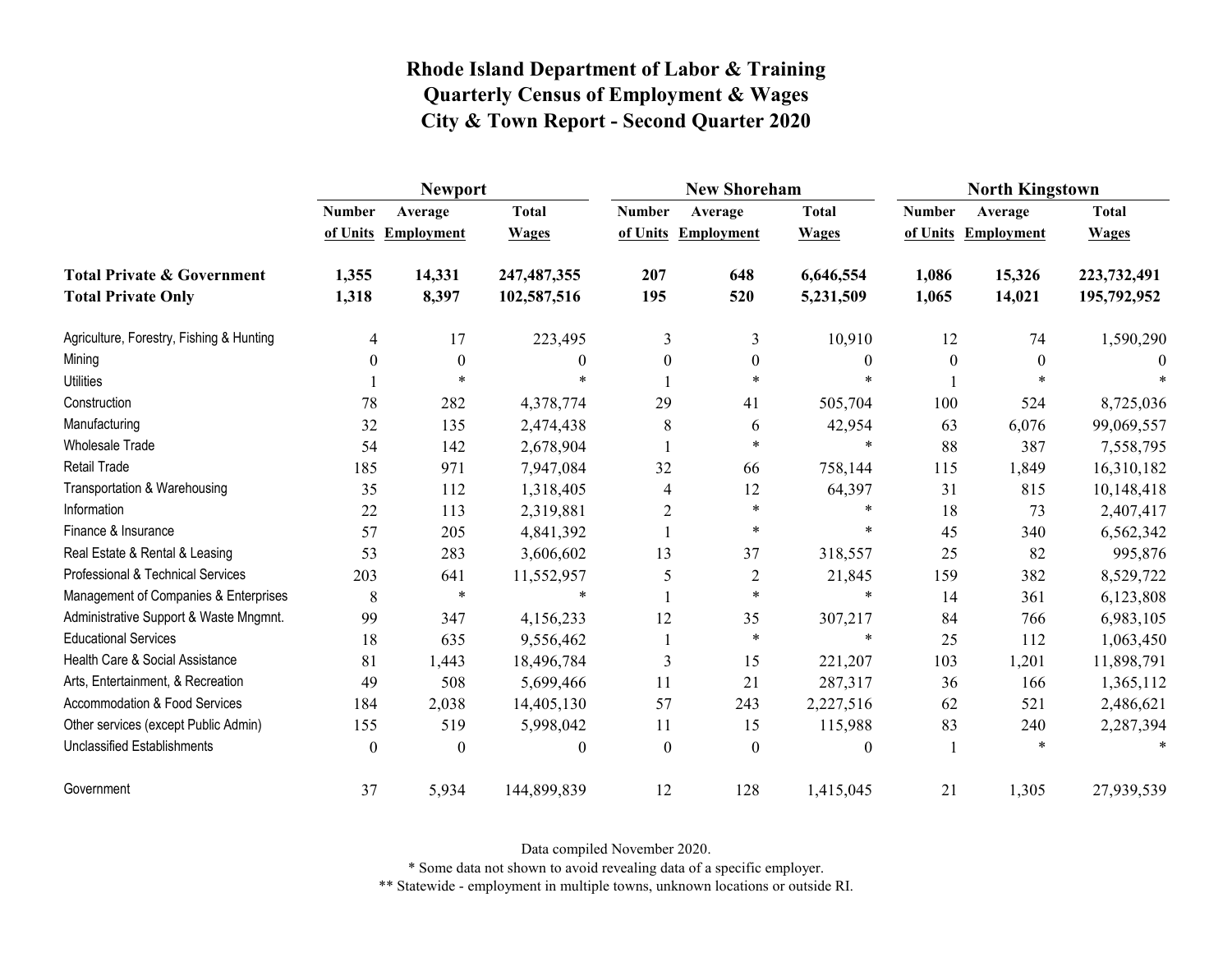|                                          | <b>North Providence</b> |                     |                  |                  | <b>North Smithfield</b> |                  | Pawtucket     |                     |              |
|------------------------------------------|-------------------------|---------------------|------------------|------------------|-------------------------|------------------|---------------|---------------------|--------------|
|                                          | <b>Number</b>           | Average             | <b>Total</b>     | <b>Number</b>    | Average                 | <b>Total</b>     | <b>Number</b> | Average             | <b>Total</b> |
|                                          |                         | of Units Employment | <b>Wages</b>     |                  | of Units Employment     | <b>Wages</b>     |               | of Units Employment | <b>Wages</b> |
| <b>Total Private &amp; Government</b>    | 691                     | 5,571               | 62,061,552       | 428              | 4,289                   | 53,912,113       | 1,654         | 17,235              | 235,737,211  |
| <b>Total Private Only</b>                | 681                     | 4,764               | 49,481,313       | 419              | 3,947                   | 46,096,595       | 1,631         | 15,208              | 195,694,488  |
| Agriculture, Forestry, Fishing & Hunting |                         | $\ast$              | $\ast$           | $\overline{4}$   | 6                       | 60,667           | 2             | $\ast$              |              |
| Mining                                   | $\theta$                | $\theta$            | $\mathbf{0}$     | $\overline{2}$   | $\ast$                  | $\ast$           | $\theta$      | $\theta$            | $\theta$     |
| <b>Utilities</b>                         | $\theta$                | $\Omega$            | $\Omega$         |                  | $\ast$                  | $\ast$           | 3             | 77                  | 1,228,247    |
| Construction                             | 63                      | 180                 | 2,687,186        | 66               | 176                     | 2,090,102        | 174           | 877                 | 14,940,136   |
| Manufacturing                            | 25                      | 140                 | 1,570,965        | 20               | 446                     | 5,222,555        | 130           | 3,055               | 40,134,100   |
| Wholesale Trade                          | 21                      | 74                  | 1,767,567        | 29               | 175                     | 2,529,383        | 87            | 479                 | 6,361,489    |
| Retail Trade                             | 88                      | 917                 | 6,998,402        | 43               | 1,141                   | 9,624,780        | 167           | 1,190               | 10,059,737   |
| Transportation & Warehousing             | 22                      | 108                 | 1,146,195        | 13               | 302                     | 3,054,356        | 71            | 297                 | 3,794,712    |
| Information                              | $\overline{7}$          | 15                  | 318,982          | 5                | 11                      | 166,389          | 18            | 43                  | 785,308      |
| Finance & Insurance                      | 25                      | 108                 | 1,988,603        | 18               | 70                      | 1,186,403        | 49            | 538                 | 9,238,420    |
| Real Estate & Rental & Leasing           | 38                      | 112                 | 973,024          | 13               | 34                      | 277,213          | 53            | 189                 | 1,891,212    |
| Professional & Technical Services        | 65                      | 187                 | 2,821,875        | 52               | 243                     | 7,877,898        | 144           | 687                 | 11,445,215   |
| Management of Companies & Enterprises    | 3                       | $\ast$              | $\ast$           | $\boldsymbol{0}$ | $\boldsymbol{0}$        | $\boldsymbol{0}$ | 9             | 1,278               | 33,261,398   |
| Administrative Support & Waste Mngmnt.   | 52                      | 531                 | 4,451,811        | 24               | 256                     | 3,448,202        | 131           | 1,587               | 17,064,238   |
| <b>Educational Services</b>              | 8                       | 19                  | 62,982           | 3                |                         | 9,180            | 25            | 331                 | 3,851,263    |
| Health Care & Social Assistance          | 109                     | 1,628               | 19,959,771       | 54               | 541                     | 5,961,394        | 218           | 2,572               | 27,339,457   |
| Arts, Entertainment, & Recreation        | 5                       | 13                  | 71,114           | $\tau$           | 24                      | 250,253          | 29            | 179                 | 1,922,438    |
| <b>Accommodation &amp; Food Services</b> | 72                      | 480                 | 2,349,370        | 27               | 301                     | 1,550,413        | 146           | 953                 | 5,091,420    |
| Other services (except Public Admin)     | 77                      | 234                 | 1,998,018        | 38               | 163                     | 1,845,729        | 174           | 875                 | 7,254,712    |
| <b>Unclassified Establishments</b>       | $\theta$                | $\theta$            | $\boldsymbol{0}$ | $\theta$         | $\boldsymbol{0}$        | $\boldsymbol{0}$ |               | $\ast$              | $\ast$       |
| Government                               | 10                      | 807                 | 12,580,239       | 9                | 342                     | 7,815,518        | 23            | 2,027               | 40,042,723   |

Data compiled November 2020.

\* Some data not shown to avoid revealing data of a specific employer.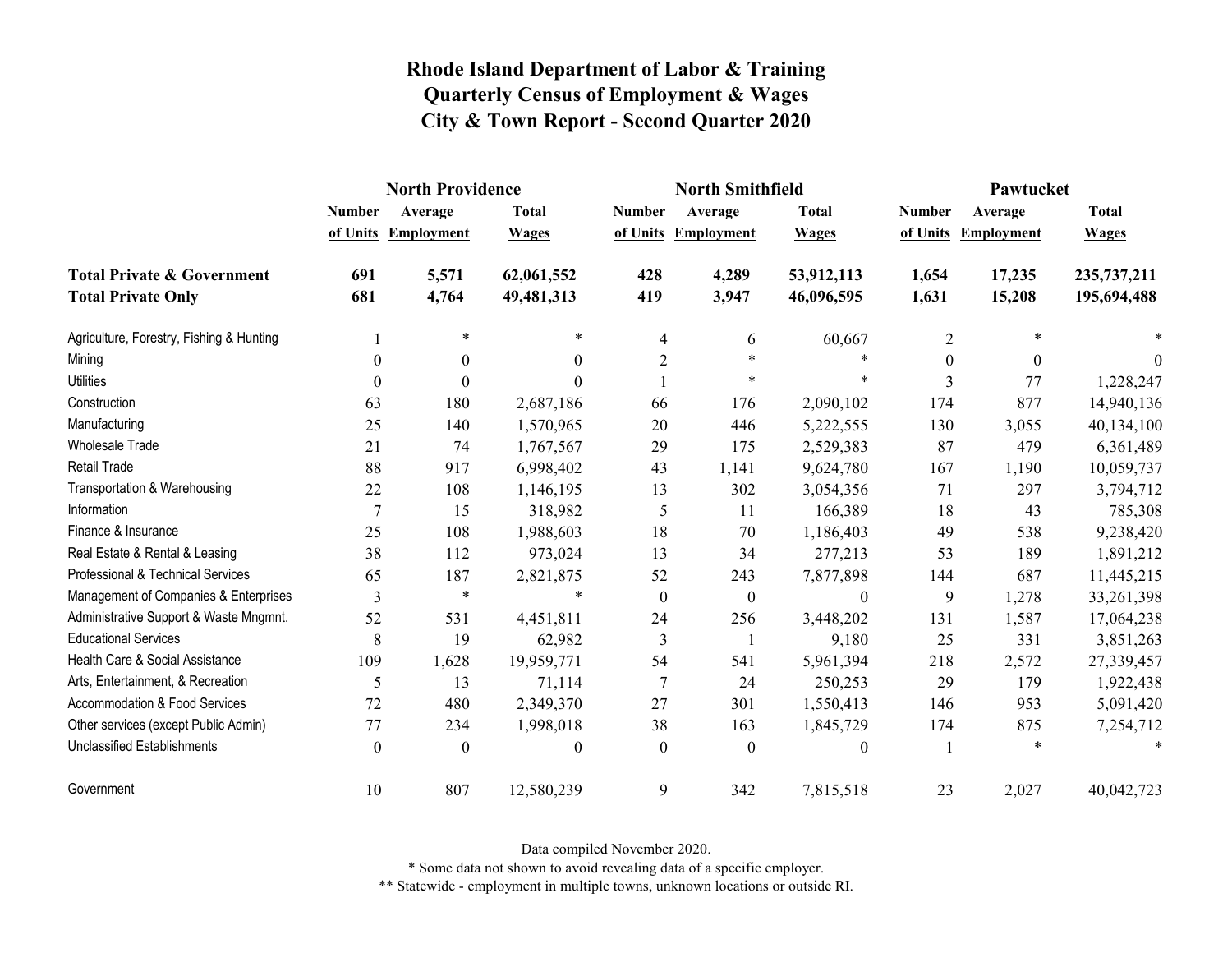|                                          | Portsmouth    |                     |                  | Providence       |                   | <b>Richmond</b>  |                  |                     |              |
|------------------------------------------|---------------|---------------------|------------------|------------------|-------------------|------------------|------------------|---------------------|--------------|
|                                          | <b>Number</b> | Average             | <b>Total</b>     | <b>Number</b>    | Average           | <b>Total</b>     | <b>Number</b>    | Average             | <b>Total</b> |
|                                          |               | of Units Employment | <b>Wages</b>     | of Units         | <b>Employment</b> | <b>Wages</b>     |                  | of Units Employment | <b>Wages</b> |
| <b>Total Private &amp; Government</b>    | 566           | 5,435               | 85,777,004       | 6,162            | 96,296            | 1,579,199,747    | 164              | 1,745               | 22,779,865   |
| <b>Total Private Only</b>                | 550           | 4,706               | 74,456,655       | 6,056            | 80,730            | 1,277,910,010    | 156              | 1,105               | 11,590,792   |
| Agriculture, Forestry, Fishing & Hunting | 13            | 44                  | 343,913          | 4                | 40                | 390,800          | 8                | 51                  | 659,762      |
| Mining                                   | $\theta$      | $\mathbf{0}$        | $\boldsymbol{0}$ | $\boldsymbol{0}$ | $\boldsymbol{0}$  | $\boldsymbol{0}$ |                  | $\ast$              |              |
| <b>Utilities</b>                         |               | $\ast$              |                  | 8                | 479               | 12,953,576       | $\theta$         | $\boldsymbol{0}$    | $\theta$     |
| Construction                             | 83            | 355                 | 5,021,617        | 325              | 2,427             | 49,383,100       | 29               | 127                 | 1,612,281    |
| Manufacturing                            | 20            | 1,398               | 33,504,866       | 215              | 2,651             | 32,439,038       | 4                | 79                  | 919,299      |
| Wholesale Trade                          | 31            | 114                 | 2,440,315        | 230              | 2,481             | 42,419,592       | 6                | 49                  | 1,211,379    |
| <b>Retail Trade</b>                      | 54            | 532                 | 5,283,085        | 640              | 4,997             | 40,379,682       | 24               | 271                 | 2,260,248    |
| Transportation & Warehousing             | 6             | 38                  | 344,837          | 138              | 1,115             | 9,595,897        | 3                | 3                   | 62,594       |
| Information                              | 15            | 41                  | 1,095,220        | 125              | 1,293             | 22,340,598       | $\overline{2}$   | $\ast$              | $\ast$       |
| Finance & Insurance                      | 22            | 208                 | 4,952,127        | 315              | 4,260             | 116,052,727      | 5                | 47                  | 523,542      |
| Real Estate & Rental & Leasing           | 17            | 30                  | 434,325          | 200              | 1,243             | 17,396,471       |                  | $\ast$              | $\ast$       |
| Professional & Technical Services        | 70            | 147                 | 2,597,580        | 1,048            | 6,362             | 137,889,872      | 14               | 92                  | 1,487,168    |
| Management of Companies & Enterprises    | 3             | 4                   | 90,724           | 43               | 2,495             | 60,008,554       | $\boldsymbol{0}$ | $\boldsymbol{0}$    | $\Omega$     |
| Administrative Support & Waste Mngmnt.   | 36            | 209                 | 1,868,864        | 402              | 5,163             | 56,356,926       | 11               | 70                  | 705,194      |
| <b>Educational Services</b>              | 17            | 246                 | 3,016,792        | 162              | 11,854            | 191,400,578      | $\mathbf{0}$     | $\mathbf{0}$        | $\Omega$     |
| Health Care & Social Assistance          | 53            | 772                 | 8,765,878        | 793              | 25,860            | 419,619,791      | 12               | 42                  | 400,031      |
| Arts, Entertainment, & Recreation        | 13            | 136                 | 1,564,093        | 72               | 510               | 5,966,217        | 6                | 61                  | 292,041      |
| Accommodation & Food Services            | 42            | 276                 | 1,560,711        | 655              | 4,501             | 28,991,325       | 18               | 168                 | 828,831      |
| Other services (except Public Admin)     | 53            | 150                 | 1,551,479        | 677              | 2,996             | 34,313,845       | 12               | 20                  | 180,552      |
| Unclassified Establishments              |               | $\ast$              |                  | 4                | 2                 | 11,421           | $\boldsymbol{0}$ | $\mathbf{0}$        | $\theta$     |
| Government                               | 16            | 729                 | 11,320,349       | 106              | 15,565            | 301,289,737      | 8                | 641                 | 11,189,073   |

Data compiled November 2020.

\* Some data not shown to avoid revealing data of a specific employer.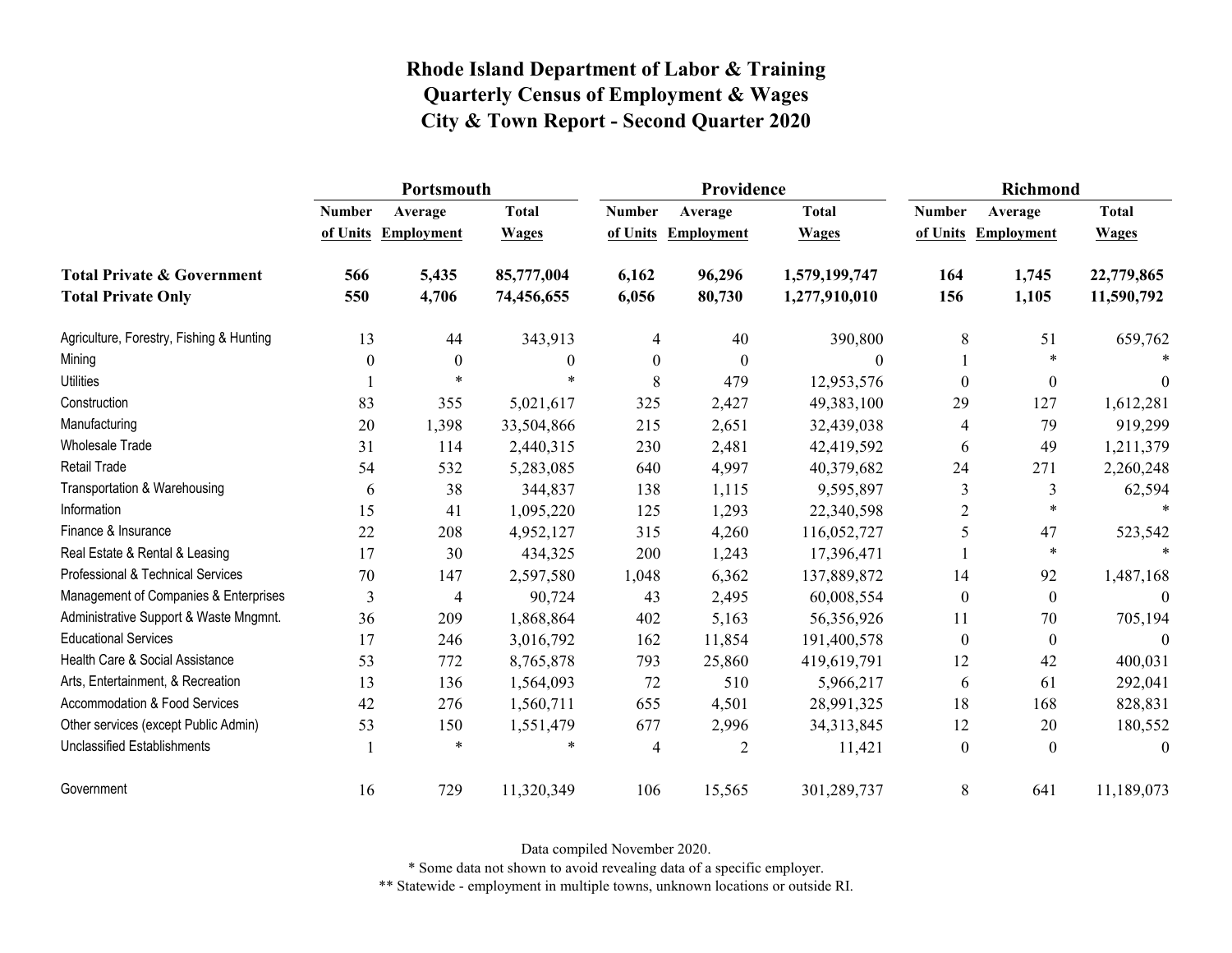|                                                                    | <b>Scituate</b> |                                |                              |                           | <b>Smithfield</b>            |                              | <b>South Kingstown</b>    |                              |                              |
|--------------------------------------------------------------------|-----------------|--------------------------------|------------------------------|---------------------------|------------------------------|------------------------------|---------------------------|------------------------------|------------------------------|
|                                                                    | <b>Number</b>   | Average<br>of Units Employment | <b>Total</b><br><b>Wages</b> | <b>Number</b><br>of Units | Average<br><b>Employment</b> | <b>Total</b><br><b>Wages</b> | <b>Number</b><br>of Units | Average<br><b>Employment</b> | <b>Total</b><br><b>Wages</b> |
| <b>Total Private &amp; Government</b><br><b>Total Private Only</b> | 299<br>287      | 1,552<br>970                   | 19,884,663<br>9,120,051      | 894<br>880                | 12,942<br>12,452             | 290,856,580<br>278,636,769   | 1,075<br>1,053            | 11,725<br>8,108              | 181,351,675<br>113,614,707   |
| Agriculture, Forestry, Fishing & Hunting                           | 7               | 20                             | 165,876                      | 4                         | 14                           | 71,202                       | 18                        | 92                           | 924,021                      |
| Mining                                                             | $\Omega$        | $\boldsymbol{0}$               | $\bf{0}$                     |                           | $\ast$                       | $\ast$                       |                           | $\ast$                       |                              |
| <b>Utilities</b>                                                   |                 | $\star$                        | $\ast$                       | $\theta$                  | $\boldsymbol{0}$             | $\theta$                     | $\overline{2}$            | *                            |                              |
| Construction                                                       | 78              | 244                            | 2,897,158                    | 113                       | 908                          | 16,151,001                   | 140                       | 471                          | 6,132,309                    |
| Manufacturing                                                      | 11              | 8                              | 94,405                       | 60                        | 924                          | 14, 127, 789                 | 31                        | 501                          | 15,575,776                   |
| Wholesale Trade                                                    | 11              | $\ast$                         | $\ast$                       | 53                        | 730                          | 12,943,695                   | 62                        | 456                          | 11,353,159                   |
| Retail Trade                                                       | 20              | 185                            | 1,459,917                    | 105                       | 1,431                        | 12,259,148                   | 100                       | 1,035                        | 10,244,590                   |
| Transportation & Warehousing                                       | 16              | 60                             | 715,588                      | 16                        | 126                          | 1,858,640                    | 9                         | 20                           | 390,952                      |
| Information                                                        | 3               | 21                             | 98,882                       | 10                        | 155                          | 3,080,565                    | 21                        | 100                          | 2,310,606                    |
| Finance & Insurance                                                | 9               | 19                             | 236,995                      | 47                        | 3,286                        | 144,555,869                  | 36                        | 322                          | 5,725,732                    |
| Real Estate & Rental & Leasing                                     | 7               | 12                             | 138,186                      | 24                        | 108                          | 1,807,299                    | 32                        | 108                          | 1,132,199                    |
| Professional & Technical Services                                  | 30              | 76                             | 1,009,509                    | 138                       | 735                          | 18,553,705                   | 124                       | 367                          | 7,547,317                    |
| Management of Companies & Enterprises                              | $\theta$        | $\boldsymbol{0}$               | $\boldsymbol{0}$             | 4                         | 258                          | 9,499,973                    | 7                         | 20                           | 403,248                      |
| Administrative Support & Waste Mngmnt.                             | 19              | 37                             | 360,451                      | 63                        | 456                          | 6,283,785                    | 90                        | 308                          | 3,454,475                    |
| <b>Educational Services</b>                                        |                 | $\ast$                         | $\ast$                       | 9                         | 852                          | 14,690,056                   | 20                        | 361                          | 3,829,864                    |
| Health Care & Social Assistance                                    | 28              | 81                             | 634,784                      | 75                        | 1,061                        | 11,495,043                   | 131                       | 2,588                        | 33,119,146                   |
| Arts, Entertainment, & Recreation                                  | 3               | 3                              | 15,681                       | 17                        | $\ast$                       | $\ast$                       | 29                        | 98                           | 775,105                      |
| <b>Accommodation &amp; Food Services</b>                           | 19              | 125                            | 394,129                      | 72                        | 827                          | 4,684,043                    | 102                       | 854                          | 5,287,538                    |
| Other services (except Public Admin)                               | 24              | 59                             | 576,068                      | 69                        | 524                          | 6,040,058                    | 98                        | 378                          | 4,950,774                    |
| Unclassified Establishments                                        | $\Omega$        | $\Omega$                       | $\mathbf{0}$                 | $\mathbf{0}$              | $\boldsymbol{0}$             | $\boldsymbol{0}$             | $\boldsymbol{0}$          | $\theta$                     | $\theta$                     |
| Government                                                         | 12              | 582                            | 10,764,612                   | 14                        | 490                          | 12,219,811                   | 22                        | 3,617                        | 67,736,968                   |

Data compiled November 2020.

\* Some data not shown to avoid revealing data of a specific employer.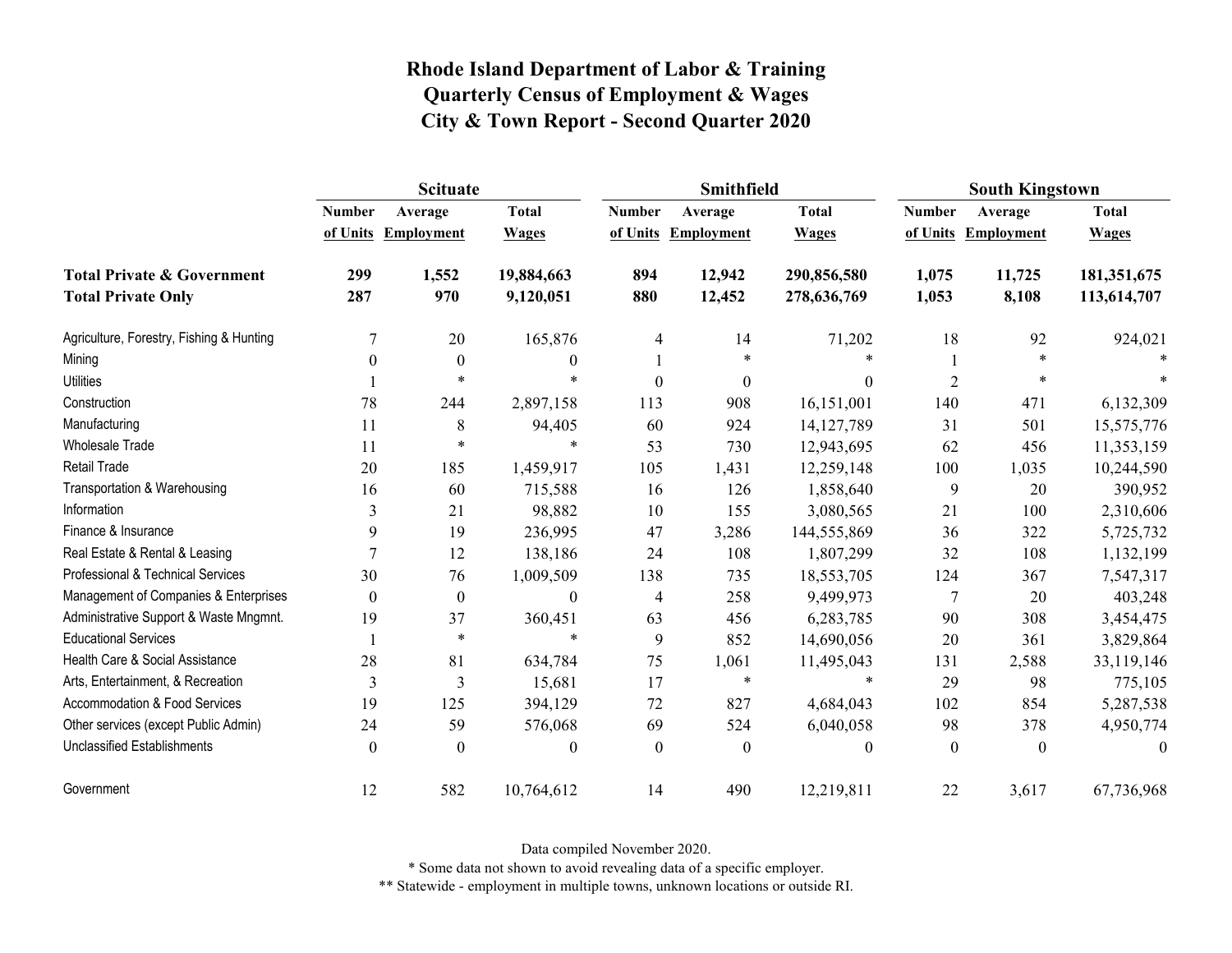|                                          | <b>Tiverton</b>           |                              |                              |                  | Warren                         |                              | Warwick                   |                              |                              |  |
|------------------------------------------|---------------------------|------------------------------|------------------------------|------------------|--------------------------------|------------------------------|---------------------------|------------------------------|------------------------------|--|
|                                          | <b>Number</b><br>of Units | Average<br><b>Employment</b> | <b>Total</b><br><b>Wages</b> | <b>Number</b>    | Average<br>of Units Employment | <b>Total</b><br><b>Wages</b> | <b>Number</b><br>of Units | Average<br><b>Employment</b> | <b>Total</b><br><b>Wages</b> |  |
|                                          |                           |                              |                              |                  |                                |                              |                           |                              |                              |  |
| <b>Total Private &amp; Government</b>    | 409                       | 2,382                        | 28,004,272                   | 395              | 2,949                          | 32,899,536                   | 3,199                     | 39,197                       | 528, 585, 785                |  |
| <b>Total Private Only</b>                | 397                       | 1,904                        | 20,070,274                   | 388              | 2,791                          | 30,341,539                   | 3,168                     | 35,628                       | 458,399,203                  |  |
| Agriculture, Forestry, Fishing & Hunting | 5                         | 23                           | 108,434                      | 2                | $\star$                        | *                            | 11                        | 46                           | 358,018                      |  |
| Mining                                   | $\theta$                  | $\boldsymbol{0}$             | $\theta$                     | $\boldsymbol{0}$ | $\mathbf{0}$                   | $\overline{0}$               | $\boldsymbol{0}$          | $\theta$                     | $\theta$                     |  |
| <b>Utilities</b>                         | 3                         | 23                           | 534,546                      | $\boldsymbol{0}$ | $\boldsymbol{0}$               | $\theta$                     | $\overline{2}$            | $\ast$                       |                              |  |
| Construction                             | 55                        | 176                          | 2,394,334                    | 50               | 127                            | 1,653,079                    | 291                       | 2,078                        | 35,476,408                   |  |
| Manufacturing                            | 15                        | 87                           | 780,666                      | 34               | 741                            | 9,229,227                    | 115                       | 2,439                        | 38,526,269                   |  |
| Wholesale Trade                          | 24                        | 83                           | 1,422,270                    | 17               | 124                            | 1,935,927                    | 204                       | 1,550                        | 23,108,589                   |  |
| <b>Retail Trade</b>                      | 62                        | 499                          | 5,561,606                    | 43               | 246                            | 1,656,668                    | 385                       | 5,511                        | 49,229,022                   |  |
| Transportation & Warehousing             | 8                         | 11                           | 105,348                      | 2                | $\star$                        | $\ast$                       | 67                        | 2,230                        | 26,493,180                   |  |
| Information                              |                           | $\ast$                       |                              | 3                | 28                             | 337,597                      | 30                        | 238                          | 4,367,667                    |  |
| Finance & Insurance                      | 13                        | 52                           | 757,205                      | 13               | 139                            | 1,735,898                    | 208                       | 2,395                        | 48,379,050                   |  |
| Real Estate & Rental & Leasing           | 6                         | 9                            | 172,104                      | 9                | 34                             | 339,506                      | 136                       | 871                          | 10,852,544                   |  |
| Professional & Technical Services        | 50                        | 71                           | 1,309,647                    | 40               | 195                            | 3,114,947                    | 423                       | 1,733                        | 27,336,661                   |  |
| Management of Companies & Enterprises    |                           | $\ast$                       | $\ast$                       | $\overline{2}$   | $\ast$                         | $\ast$                       | 20                        | 1,565                        | 28,058,082                   |  |
| Administrative Support & Waste Mngmnt.   | 35                        | 68                           | 747,989                      | 30               | 130                            | 1,167,541                    | 238                       | 2,414                        | 24,256,593                   |  |
| <b>Educational Services</b>              | 5                         | 9                            | 53,852                       | 5                | 98                             | 1,053,215                    | 43                        | 472                          | 5,315,267                    |  |
| Health Care & Social Assistance          | 30                        | 336                          | 3,117,758                    | 38               | 414                            | 4,795,041                    | 416                       | 7,832                        | 107,179,174                  |  |
| Arts, Entertainment, & Recreation        | 6                         | 13                           | 107,452                      | 8                | 21                             | 164,762                      | 44                        | 251                          | 2,250,343                    |  |
| <b>Accommodation &amp; Food Services</b> | 34                        | 356                          | 2,161,547                    | 45               | 330                            | 1,520,245                    | 251                       | 2,818                        | 15,230,326                   |  |
| Other services (except Public Admin)     | 44                        | 87                           | 687,738                      | 47               | 132                            | 1,124,459                    | 283                       | 1,169                        | 11,682,092                   |  |
| <b>Unclassified Establishments</b>       | $\theta$                  | $\theta$                     | $\theta$                     | $\mathbf{0}$     | $\boldsymbol{0}$               | $\theta$                     |                           | $\ast$                       |                              |  |
| Government                               | 12                        | 478                          | 7,933,998                    | $\overline{7}$   | 157                            | 2,557,997                    | 31                        | 3,569                        | 70,186,582                   |  |

Data compiled November 2020.

\* Some data not shown to avoid revealing data of a specific employer.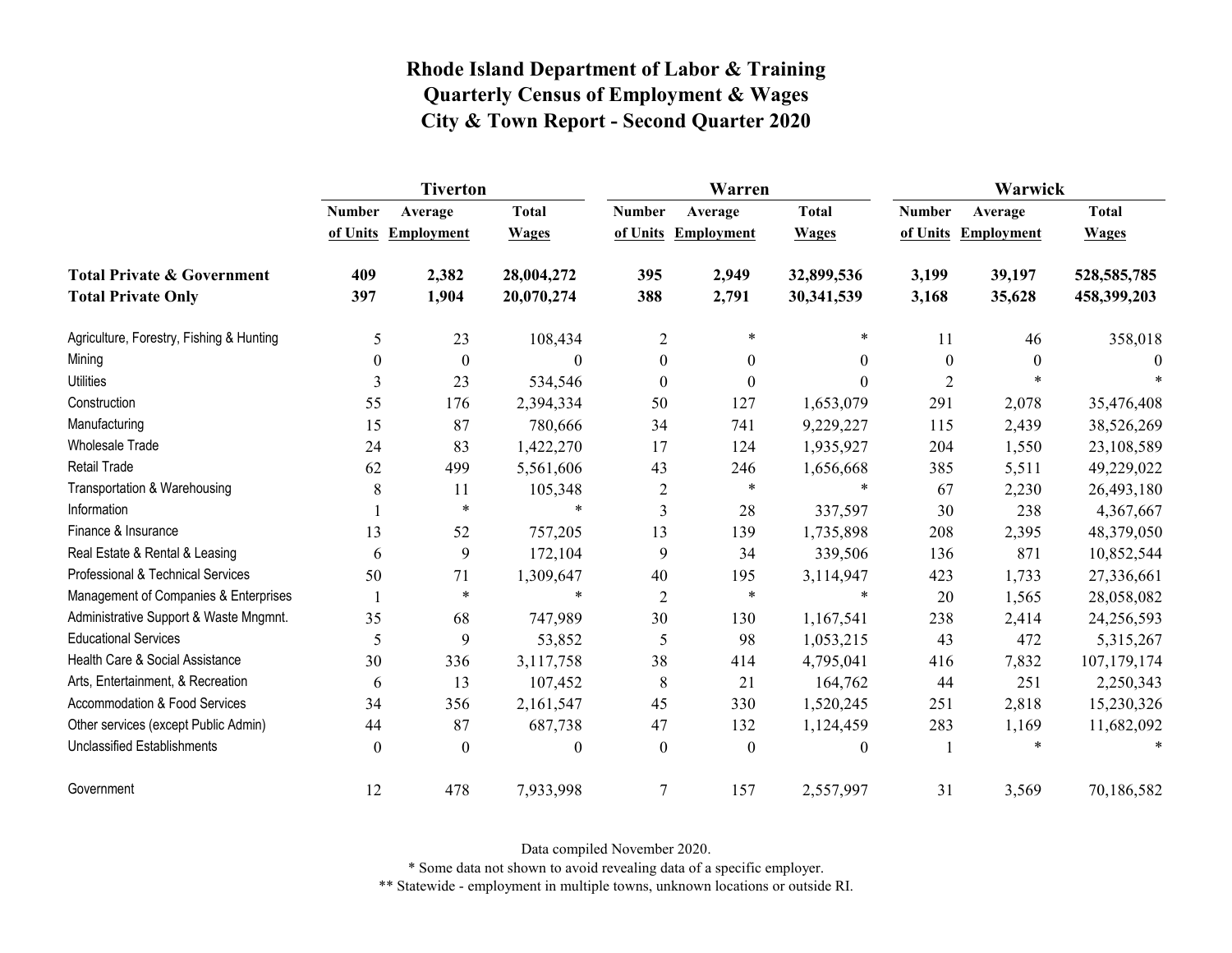|                                          | Westerly                  |                              |                              |                | <b>West Greenwich</b>          |                              |                  | <b>West Warwick</b>            |                              |  |
|------------------------------------------|---------------------------|------------------------------|------------------------------|----------------|--------------------------------|------------------------------|------------------|--------------------------------|------------------------------|--|
|                                          | <b>Number</b><br>of Units | Average<br><b>Employment</b> | <b>Total</b><br><b>Wages</b> | <b>Number</b>  | Average<br>of Units Employment | <b>Total</b><br><b>Wages</b> | <b>Number</b>    | Average<br>of Units Employment | <b>Total</b><br><b>Wages</b> |  |
| <b>Total Private &amp; Government</b>    | 909                       | 7,839                        | 94,079,670                   | 239            | 3,043                          | 69,099,866                   | 584              | 6,759                          | 95,403,990                   |  |
| <b>Total Private Only</b>                | 890                       | 6,893                        | 78,037,451                   | 229            | 2,668                          | 63,003,316                   | 569              | 5,776                          | 75,802,209                   |  |
| Agriculture, Forestry, Fishing & Hunting | $\overline{2}$            | $\ast$                       | $\ast$                       |                | $\ast$                         | $\ast$                       | $\overline{2}$   | $\ast$                         |                              |  |
| Mining                                   |                           | $\ast$                       | $\ast$                       |                | $\ast$                         | $\ast$                       | $\boldsymbol{0}$ | $\boldsymbol{0}$               | $\theta$                     |  |
| <b>Utilities</b>                         |                           | $\ast$                       | $\ast$                       | $\theta$       | $\theta$                       | $\theta$                     |                  | $\ast$                         |                              |  |
| Construction                             | 90                        | 341                          | 4,846,357                    | 42             | 144                            | 2,254,820                    | 66               | 386                            | 4,963,179                    |  |
| Manufacturing                            | 27                        | 470                          | 6,067,220                    | 11             | 982                            | 38,411,305                   | 25               | 1,268                          | 17,280,157                   |  |
| Wholesale Trade                          | 38                        | 88                           | 1,576,307                    | 12             | 227                            | 4,326,077                    | 24               | 269                            | 4,185,165                    |  |
| <b>Retail Trade</b>                      | 139                       | 1,681                        | 14,023,466                   | 12             | 80                             | 654,427                      | 78               | 764                            | 9,140,935                    |  |
| Transportation & Warehousing             | 12                        | 40                           | 538,486                      | 8              | 215                            | 2,578,668                    | 12               | 173                            | 2,405,446                    |  |
| Information                              | 12                        | 84                           | 1,261,115                    | 4              | 13                             | 212,348                      | 14               | 676                            | 12,167,266                   |  |
| Finance & Insurance                      | 34                        | 212                          | 4,212,774                    | 9              | 12                             | 217,140                      | 18               | 74                             | 1,282,120                    |  |
| Real Estate & Rental & Leasing           | 21                        | 68                           | 682,903                      | 9              | 132                            | 2,110,784                    | 20               | 60                             | 627,254                      |  |
| Professional & Technical Services        | 83                        | 256                          | 3,676,938                    | 41             | 381                            | 8,032,708                    | 59               | 196                            | 4,199,400                    |  |
| Management of Companies & Enterprises    | 5                         | 253                          | 6,995,907                    | $\overline{2}$ | $\ast$                         | $\star$                      | 3                | 157                            | 3,723,279                    |  |
| Administrative Support & Waste Mngmnt.   | 60                        | 194                          | 1,620,091                    | 26             | 169                            | 1,619,944                    | 41               | 225                            | 1,944,000                    |  |
| <b>Educational Services</b>              | 8                         | 23                           | 438,933                      | -1             | $\star$                        | $\star$                      | 5                | $\ast$                         |                              |  |
| Health Care & Social Assistance          | 109                       | 1,657                        | 21,571,441                   | 21             | 59                             | 624,509                      | 64               | 719                            | 8,636,530                    |  |
| Arts, Entertainment, & Recreation        | 40                        | 405                          | 3,018,801                    | 3              | 35                             | 163,848                      | 7                | 11                             | 119,683                      |  |
| <b>Accommodation &amp; Food Services</b> | 117                       | 884                          | 5,300,965                    | 18             | 153                            | 1,090,580                    | 60               | 507                            | 2,682,723                    |  |
| Other services (except Public Admin)     | 91                        | 217                          | 1,740,259                    | 8              | 13                             | 137,348                      | 70               | 259                            | 2,220,914                    |  |
| <b>Unclassified Establishments</b>       | $\theta$                  | $\theta$                     | $\theta$                     | $\theta$       | $\theta$                       | $\theta$                     | $\theta$         | $\theta$                       | $\theta$                     |  |
| Government                               | 19                        | 946                          | 16,042,219                   | 10             | 376                            | 6,096,550                    | 15               | 983                            | 19,601,781                   |  |

Data compiled November 2020.

\* Some data not shown to avoid revealing data of a specific employer.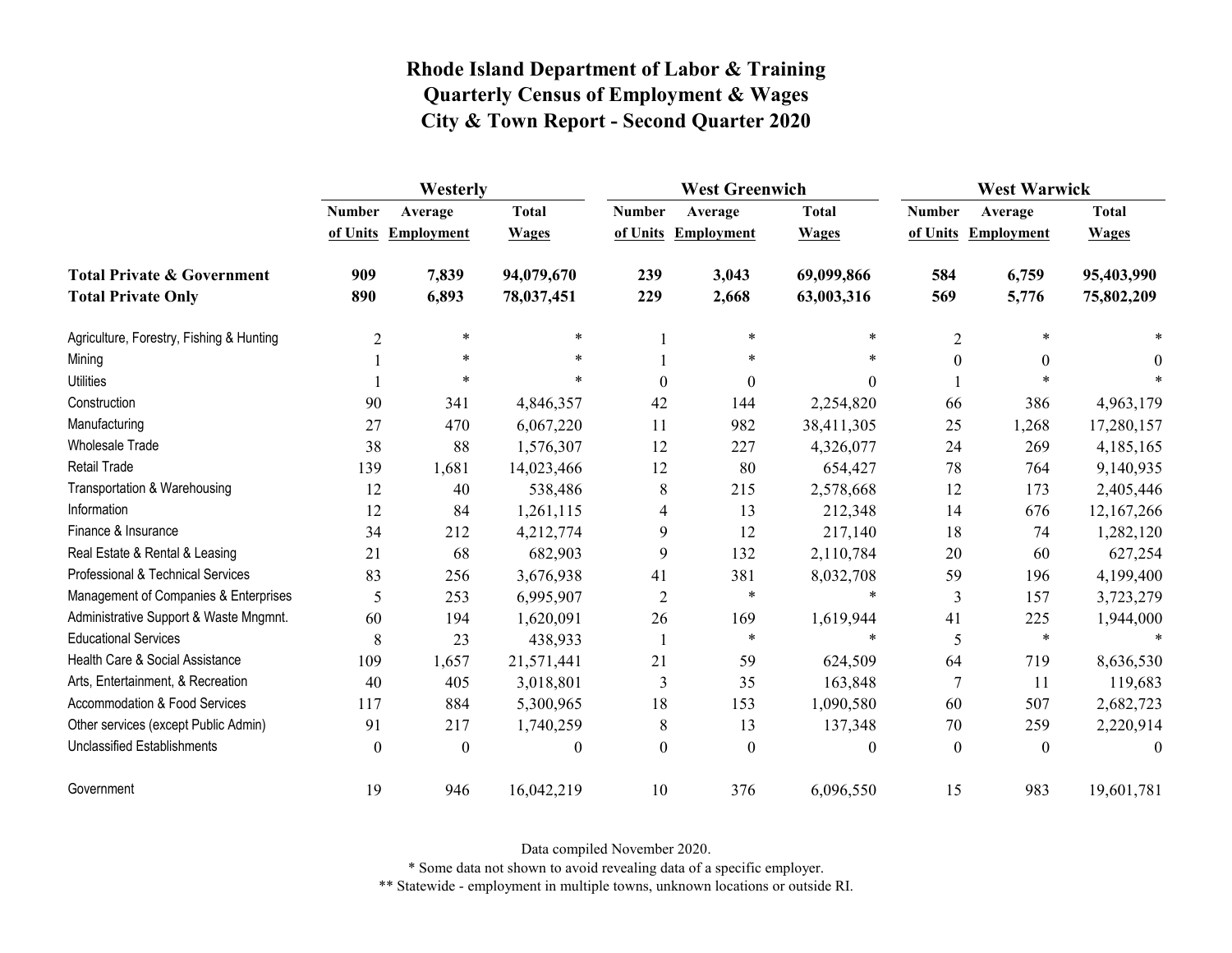|                                          |                  | Woonsocket        |                  | Statewide **     |                     |                  |  |
|------------------------------------------|------------------|-------------------|------------------|------------------|---------------------|------------------|--|
|                                          | <b>Number</b>    | Average           | <b>Total</b>     | <b>Number</b>    | Average             | <b>Total</b>     |  |
|                                          | of Units         | <b>Employment</b> | <b>Wages</b>     |                  | of Units Employment | <b>Wages</b>     |  |
| <b>Total Private &amp; Government</b>    | 909              | 12,224            | 218,315,653      | 5,221            | 10,247              | 231,156,070      |  |
| <b>Total Private Only</b>                | 892              | 10,669            | 196,856,462      | 5,194            | 10,097              | 226,650,849      |  |
| Agriculture, Forestry, Fishing & Hunting | $\boldsymbol{0}$ | $\boldsymbol{0}$  | $\mathbf{0}$     | 3                | 4                   | 25,299           |  |
| Mining                                   | $\boldsymbol{0}$ | $\boldsymbol{0}$  | $\boldsymbol{0}$ | $\boldsymbol{0}$ | $\boldsymbol{0}$    | $\boldsymbol{0}$ |  |
| <b>Utilities</b>                         | $\overline{c}$   | $\ast$            | $\ast$           | 11               | 8                   | 249,234          |  |
| Construction                             | 68               | 212               | 2,498,482        | 266              | 694                 | 11,631,329       |  |
| Manufacturing                            | 53               | 879               | 11,428,581       | 34               | 111                 | 2,024,199        |  |
| <b>Wholesale Trade</b>                   | 41               | 291               | 5,020,497        | 1,290            | 2,140               | 64,491,924       |  |
| Retail Trade                             | 111              | 1,075             | 19,455,880       | 158              | 255                 | 5,366,641        |  |
| Transportation & Warehousing             | 22               | 486               | 4,963,922        | 73               | 200                 | 3,125,585        |  |
| Information                              | 9                | 29                | 189,783          | 247              | 511                 | 13,338,180       |  |
| Finance & Insurance                      | 26               | 110               | 1,605,605        | 253              | 697                 | 19,040,394       |  |
| Real Estate & Rental & Leasing           | 36               | 93                | 1,116,185        | 71               | 105                 | 1,495,631        |  |
| Professional & Technical Services        | 148              | 456               | 9,492,245        | 1,445            | 2,331               | 61,011,445       |  |
| Management of Companies & Enterprises    | 12               | 2,593             | 92,160,998       | 65               | 202                 | 3,595,133        |  |
| Administrative Support & Waste Mngmnt.   | 58               | 450               | 5,430,831        | 602              | 1,950               | 27,770,736       |  |
| <b>Educational Services</b>              | 11               | 341               | 3,765,659        | 155              | 188                 | 2,456,069        |  |
| Health Care & Social Assistance          | 125              | 2,796             | 34,150,242       | 142              | 245                 | 4,088,690        |  |
| Arts, Entertainment, & Recreation        | $\overline{7}$   | $\ast$            | $\ast$           | 50               | 46                  | 976,286          |  |
| Accommodation & Food Services            | 82               | 585               | 3,174,870        | 59               | 121                 | 1,242,867        |  |
| Other services (except Public Admin)     | 81               | 227               | 1,843,167        | 191              | 209                 | 3,396,101        |  |
| <b>Unclassified Establishments</b>       | $\boldsymbol{0}$ | $\boldsymbol{0}$  | $\boldsymbol{0}$ | 79               | 81                  | 1,325,106        |  |
| Government                               | 17               | 1,554             | 21,459,191       | 27               | 150                 | 4,505,221        |  |

Data compiled November 2020.

\* Some data not shown to avoid revealing data of a specific employer.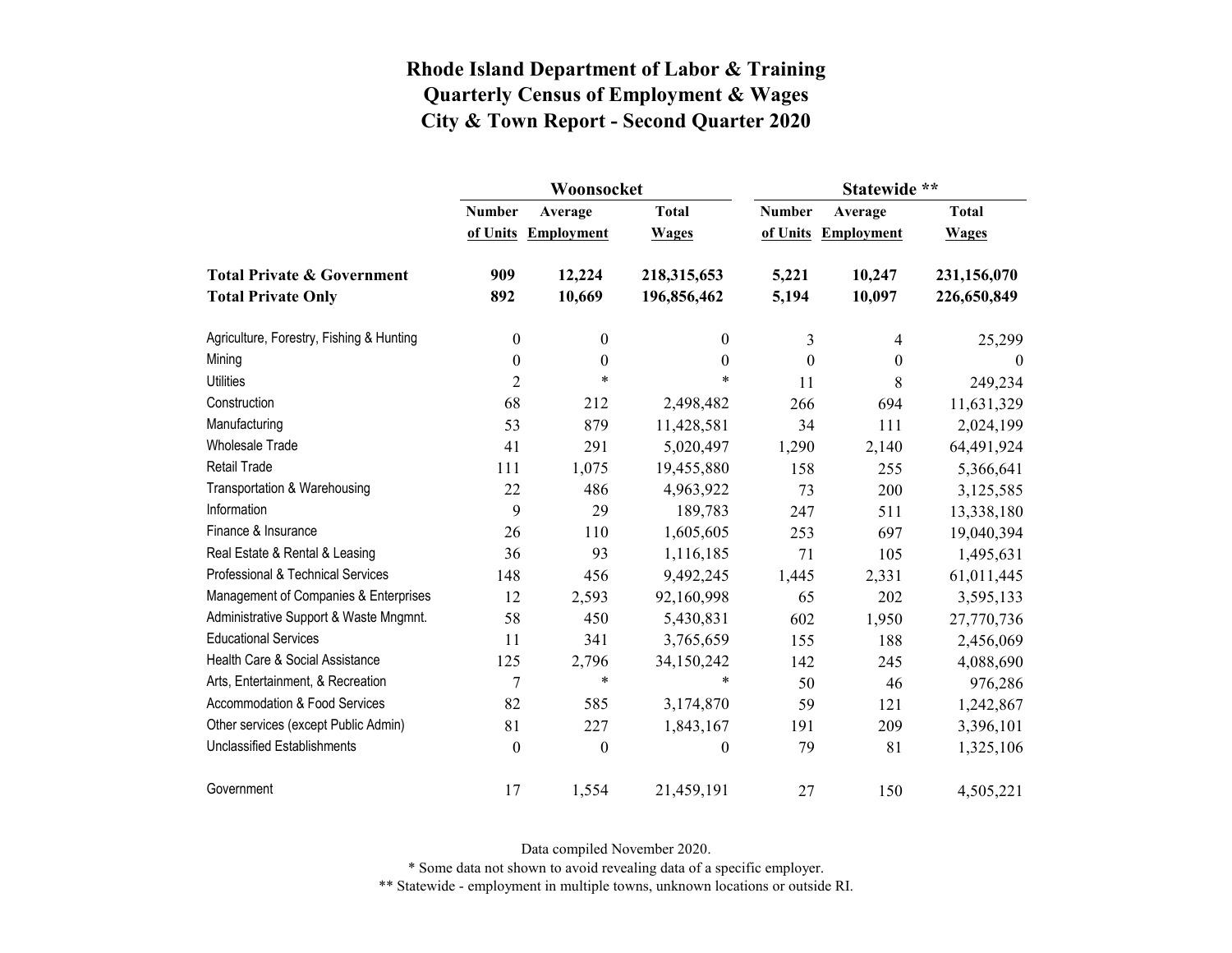|                                          | <b>Bristol County</b> |                   |                  |                | <b>Kent County</b>  |              |                | <b>Newport County</b> |              |  |
|------------------------------------------|-----------------------|-------------------|------------------|----------------|---------------------|--------------|----------------|-----------------------|--------------|--|
|                                          | <b>Number</b>         | Average           | <b>Total</b>     | <b>Number</b>  | Average             | <b>Total</b> | <b>Number</b>  | Average               | <b>Total</b> |  |
|                                          | of Units              | <b>Employment</b> | <b>Wages</b>     |                | of Units Employment | <b>Wages</b> | of Units       | <b>Employment</b>     | <b>Wages</b> |  |
| <b>Total Private &amp; Government</b>    | 1,590                 | 11,461            | 148,440,349      | 5,623          | 61,848              | 859,435,518  | 3,441          | 33,268                | 518,304,595  |  |
| <b>Total Private Only</b>                | 1,555                 | 9,514             | 108,175,998      | 5,537          | 55,197              | 737,082,104  | 3,343          | 25,096                | 336,663,695  |  |
| Agriculture, Forestry, Fishing & Hunting | 5                     | 10                | 65,912           | 20             | 74                  | 563,398      | 41             | 225                   | 1,825,873    |  |
| Mining                                   | $\mathbf{0}$          | $\boldsymbol{0}$  | $\mathbf{0}$     | 1              | $\ast$              | $\ast$       | $\overline{2}$ | $\ast$                |              |  |
| <b>Utilities</b>                         | $\Omega$              | $\theta$          | $\Omega$         | 5              | 35                  | 534,578      | 6              | 43                    | 1,056,320    |  |
| Construction                             | 185                   | 575               | 7,617,430        | 573            | 3,216               | 50,440,404   | 339            | 1,482                 | 21,286,694   |  |
| Manufacturing                            | 93                    | 1,520             | 19,487,228       | 210            | 5,386               | 109,654,401  | 89             | 2,056                 | 46,039,965   |  |
| <b>Wholesale Trade</b>                   | 100                   | 322               | 6,364,961        | 330            | 2,512               | 43,317,835   | 158            | 486                   | 9,498,483    |  |
| Retail Trade                             | 133                   | 996               | 8,303,359        | 631            | 8,673               | 79,074,671   | 405            | 3,329                 | 30,859,906   |  |
| Transportation & Warehousing             | 8                     | 26                | 434,445          | 105            | 2,661               | 31,970,497   | 67             | 212                   | 3,026,540    |  |
| Information                              | 30                    | 81                | 1,593,270        | 68             | 1,000               | 18,958,599   | 55             | 267                   | 6,011,834    |  |
| Finance & Insurance                      | 65                    | 363               | 5,996,333        | 319            | 2,822               | 56,125,062   | 136            | 1,025                 | 23,900,970   |  |
| Real Estate & Rental & Leasing           | 42                    | 116               | 1,725,595        | 210            | 1,136               | 14,273,325   | 114            | 438                   | 5,737,064    |  |
| Professional & Technical Services        | 205                   | 451               | 8,984,579        | 754            | 3,220               | 57,613,628   | 500            | 3,481                 | 65,328,806   |  |
| Management of Companies & Enterprises    | 8                     | 63                | 1,026,749        | 37             | 2,092               | 39,363,989   | 21             | 511                   | 10,499,780   |  |
| Administrative Support & Waste Mngmnt.   | 108                   | 464               | 4,473,792        | 421            | 3,529               | 35,433,654   | 269            | 1,007                 | 10,456,216   |  |
| <b>Educational Services</b>              | 38                    | 1,363             | 15,392,245       | 76             | 1,039               | 12,152,461   | 57             | 1,106                 | 15,107,730   |  |
| Health Care & Social Assistance          | 174                   | 1,500             | 14,882,825       | 729            | 10,917              | 141,894,160  | 256            | 3,609                 | 40,848,767   |  |
| Arts, Entertainment, & Recreation        | 40                    | 280               | 2,934,547        | 71             | 352                 | 2,884,804    | 103            | 940                   | 9,645,716    |  |
| <b>Accommodation &amp; Food Services</b> | 131                   | 931               | 5,294,617        | 459            | 4,710               | 25,815,602   | 370            | 3,762                 | 24, 234, 472 |  |
| Other services (except Public Admin)     | 190                   | 453               | 3,598,111        | 516            | 1,817               | 16,910,399   | 354            | 1,113                 | 11,258,174   |  |
| <b>Unclassified Establishments</b>       | $\boldsymbol{0}$      | $\boldsymbol{0}$  | $\boldsymbol{0}$ | $\overline{2}$ | $\ast$              | $\ast$       |                | *                     | $\ast$       |  |
| Government                               | 35                    | 1,947             | 40,264,351       | 86             | 6,650               | 122,353,414  | 98             | 8,173                 | 181,640,900  |  |

Data compiled November 2020.

\* Some data not shown to avoid revealing data of a specific employer.